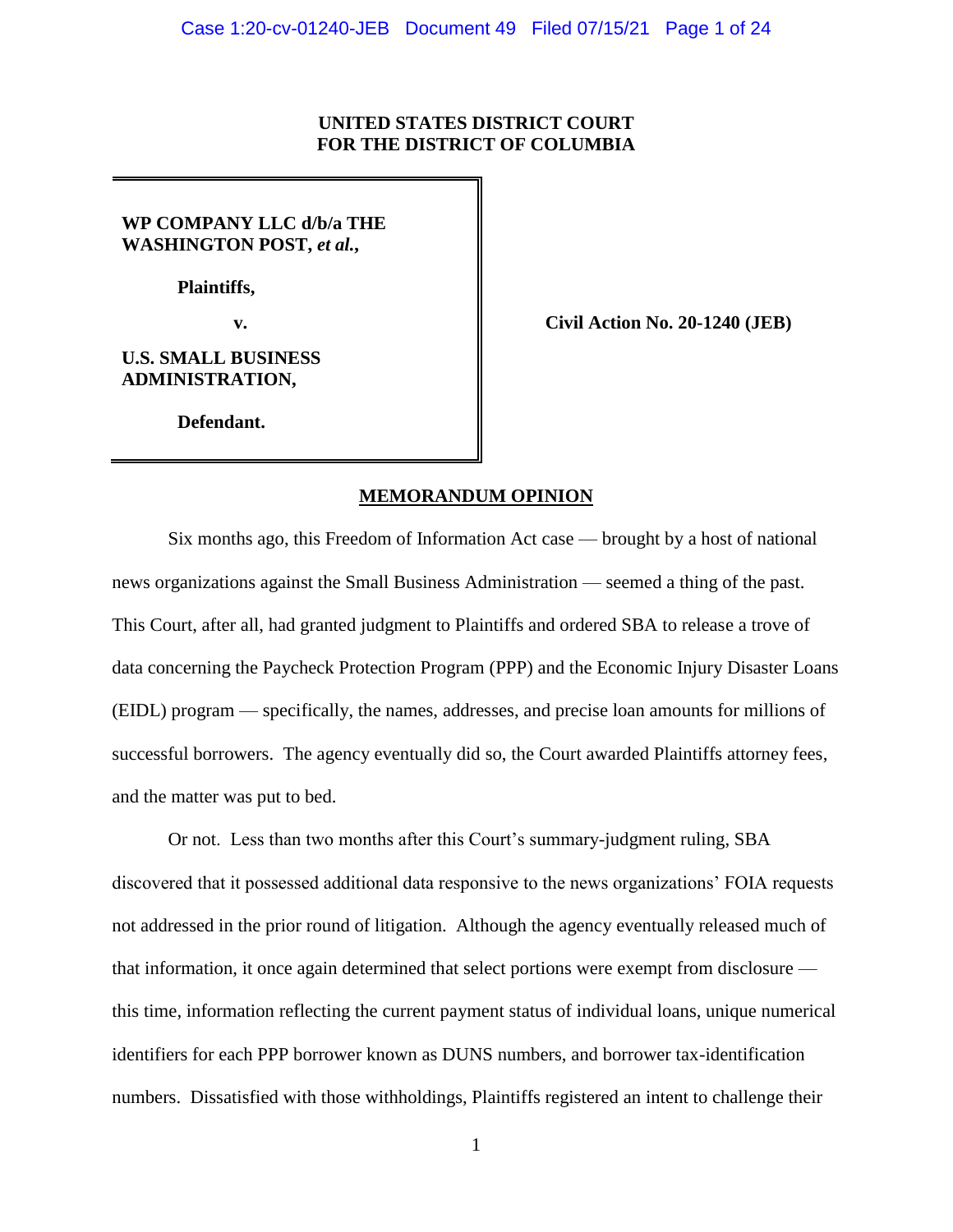#### Case 1:20-cv-01240-JEB Document 49 Filed 07/15/21 Page 2 of 24

propriety, and the parties submitted supplemental Cross-Motions for Summary Judgment. The Court now delivers a mixed verdict: while SBA properly reserved the DUNS numbers, a remand is warranted for the agency to more fully support its withholdings with respect to interim loanstatus information and borrower tax-identification numbers.

#### **I. Background**

The Court need only briefly summarize the history of this litigation in order to set the stage for the present round of motions. Throughout April and May 2020, the eleven Plaintiffs in this case submitted FOIA requests seeking data regarding loans approved pursuant to the PPP and EIDL program. WP Co. LLC v. U.S. Small Bus. Admin. (WP I), 502 F. Supp. 3d 1, 9 (D.D.C. 2020). Administered by SBA, those programs constituted the primary means by which the federal government assisted small businesses adversely affected by the COVID-19 crisis. As of May 31, 2021, the agency had processed and approved nearly \$800 billion in more than 11.8 million individual PPP loans, along with an additional \$217 billion in COVID-related EIDL loans as of July 8, 2021. See SBA, Paycheck Protection Program (PPP) Report at 2, https://bit.ly/3wB3e04 (5/31/21 PPP Report); SBA, Disaster Assistance Update: Nationwide COVID EIDL, Targeted EIDL Advances, Supplemental Targeted Advances at 2, https://bit.ly/3APeUQp (7/8/21 EIDL Report).

Plaintiffs brought suit in this Court after SBA declined to fulfill their FOIA requests. WP I, 502 F. Supp. 3d at 9. Although the agency eventually published some loan-level information in July 2020, it refused to release both dollar figures and borrower names and addresses for any PPP loan. Id. at 9–10 (describing similar partial-disclosure approach for EIDL data). According to the Government, its withholdings were based on FOIA Exemptions 4 and 6, which protect, respectively, confidential commercial information and information the disclosure of which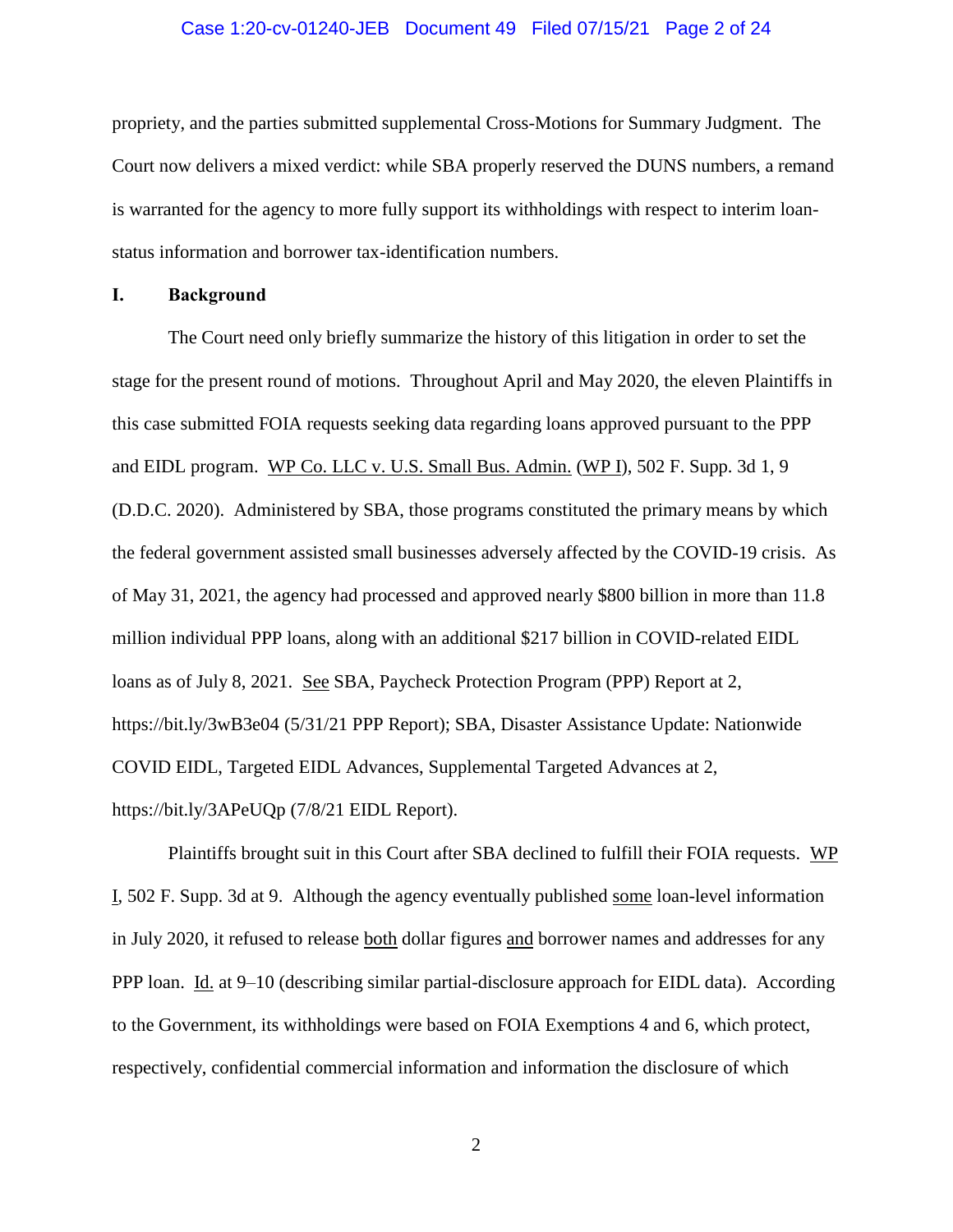## Case 1:20-cv-01240-JEB Document 49 Filed 07/15/21 Page 3 of 24

would constitute a clearly unwarranted invasion of personal privacy. Id. (citing 5 U.S.C.  $§ 552(b)(4), (6)$ .

Believing those withholdings lacked merit, the news organizations moved for summary judgment, and this Court ultimately agreed that neither of SBA's claimed exemptions covered the requested information. Id. at 10, 16, 27. It accordingly ordered the agency to release the "names, addresses, and precise loan amounts" for all individuals and entities that had received PPP or EIDL loans during the COVID-19 pandemic. See ECF No. 22 (11/5/20 Order) at 2. On December 1, 2020 — shortly after the Court denied the Government's bid to stay that Order, see WP Co. LLC v. U.S. Small Bus. Admin. (WP II), 2020 WL 6887623, at \*5 (D.D.C. Nov. 24, 2020) — SBA did just that, publicly producing the full dataset containing the names, addresses, and precise loan amounts for millions of recipients of PPP and EIDL COVID-related loans totaling hundreds of billions of dollars. WP Co. LLC v. U.S. Small Bus. Admin. (WP III), 2021 WL 214375, at  $*1$  (D.D.C. Jan. 21, 2021). The Court subsequently awarded Plaintiffs \$122,347 in attorney fees and costs early this year. Id. at \*9.

As it turned out, however, that disposition — and the three Memorandum Opinions it entailed — did not mark the terminus of this litigation. Instead, on December 23, 2020, SBA notified Plaintiffs that it had located in its electronic systems additional PPP loan-level information responsive to their FOIA requests. See ECF No. 36 (Mot. for Briefing Sched.) at 2. Although the agency soon released the majority of the newly uncovered data fields, see ECF No. 37-1 (Declaration of Eric S. Benderson), ¶ 12 (cataloging released data), it informed the news organizations that it was — once again — withholding certain information pursuant to FOIA Exemptions 4 and 6. See Mot. for Briefing Sched. at 2. Invoking the former exemption, SBA reserved 1) "[i]nformation that would reveal whether a PPP loan is in default," including "the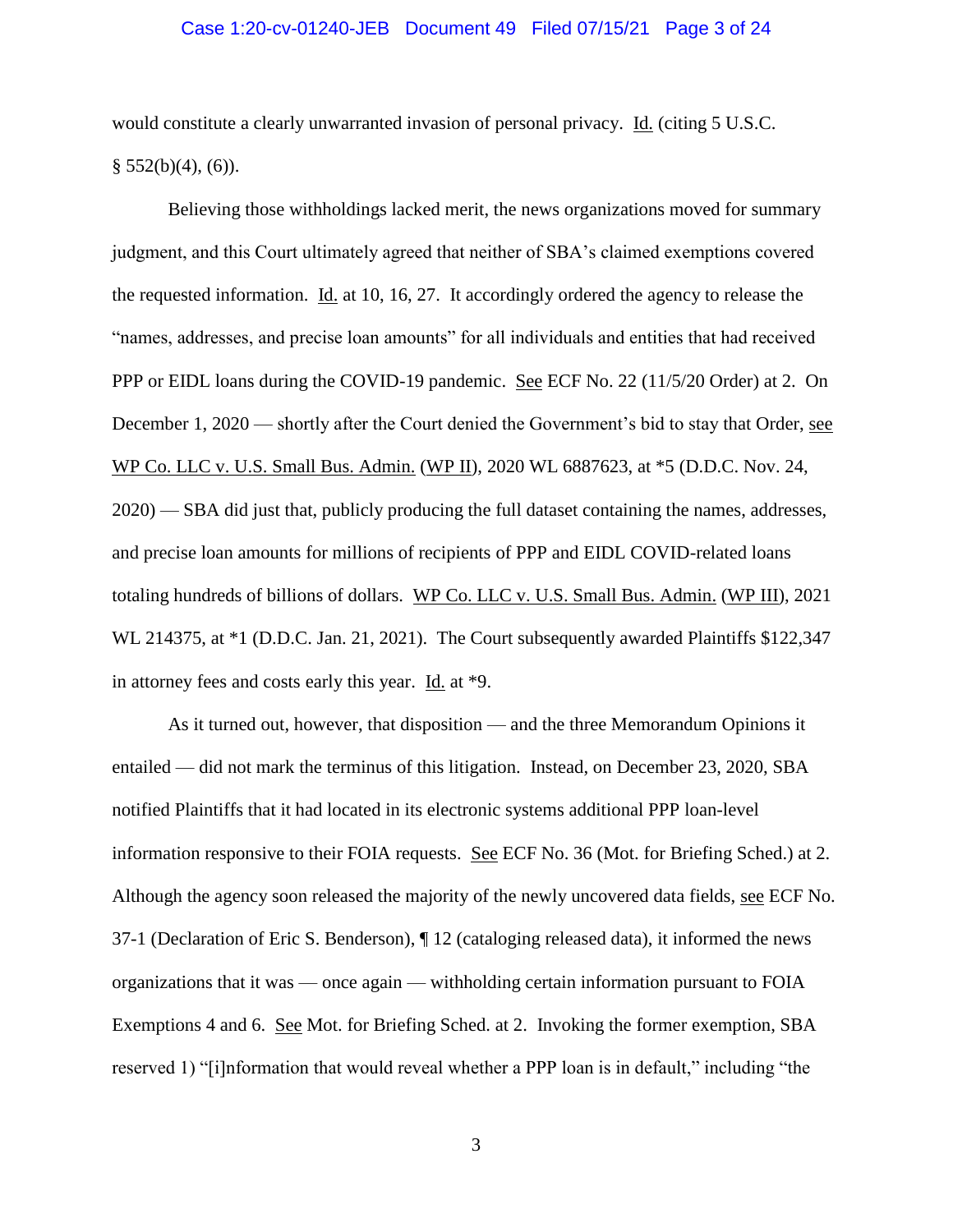# Case 1:20-cv-01240-JEB Document 49 Filed 07/15/21 Page 4 of 24

status of certain loans, the date associated with that loan status, the outstanding balance of all PPP loans, and internal codes that identify the SBA offices servicing and processing the PPP loans"; and 2) Data Universal Numbering System (DUNS) numbers provided by the private company Dun & Bradstreet to SBA for individual PPP borrowers. See ECF No. 36-1 (1/25/21 Ltr. from SBA to Plaintiffs) at ECF p. 2. Although SBA also later invoked Exemption 8 in support of its withholding that first batch of information, see ECF No. 37 (Def. Suppl. MSJ) at 21–25, as the Court subsequently explains, that exemption is no longer relevant.

As to Exemption 6, the agency withheld individual borrowers' tax-identification numbers — *viz.*, Social Security Numbers and Employer Identification Numbers. See 1/25/21 Ltr. from SBA to Plaintiffs at ECF p. 2. Although SBA admitted that EINs are not themselves exempt from disclosure, it nonetheless reserved those numbers because they "are stored in the same data field as [SSNs]" — which are protected under Exemption 6 — "and cannot be reliably segregated from them in a dataset this large." Id.

Plaintiffs objected to these additional withholdings and successfully sought entry of a renewed briefing schedule to resolve their propriety. See Mot. for Briefing Sched. at 3; Min. Order of 2/11/2021. Having now received dueling supplemental Cross-Motions for Summary Judgment, see Def. Suppl. MSJ; ECF No. 42 (Pl. Suppl. Cross-Mot. & Opp.), the Court turns to resolving them.

### **II. Legal Standard**

Summary judgment may be granted if "the movant shows that there is no genuine dispute as to any material fact and the movant is entitled to judgment as a matter of law." Fed. R. Civ. P. 56(a); see also Anderson v. Liberty Lobby, 477 U.S. 242, 247–48 (1986); Holcomb v. Powell, 433 F.3d 889, 895 (D.C. Cir. 2006). A fact is "material" if it is capable of affecting the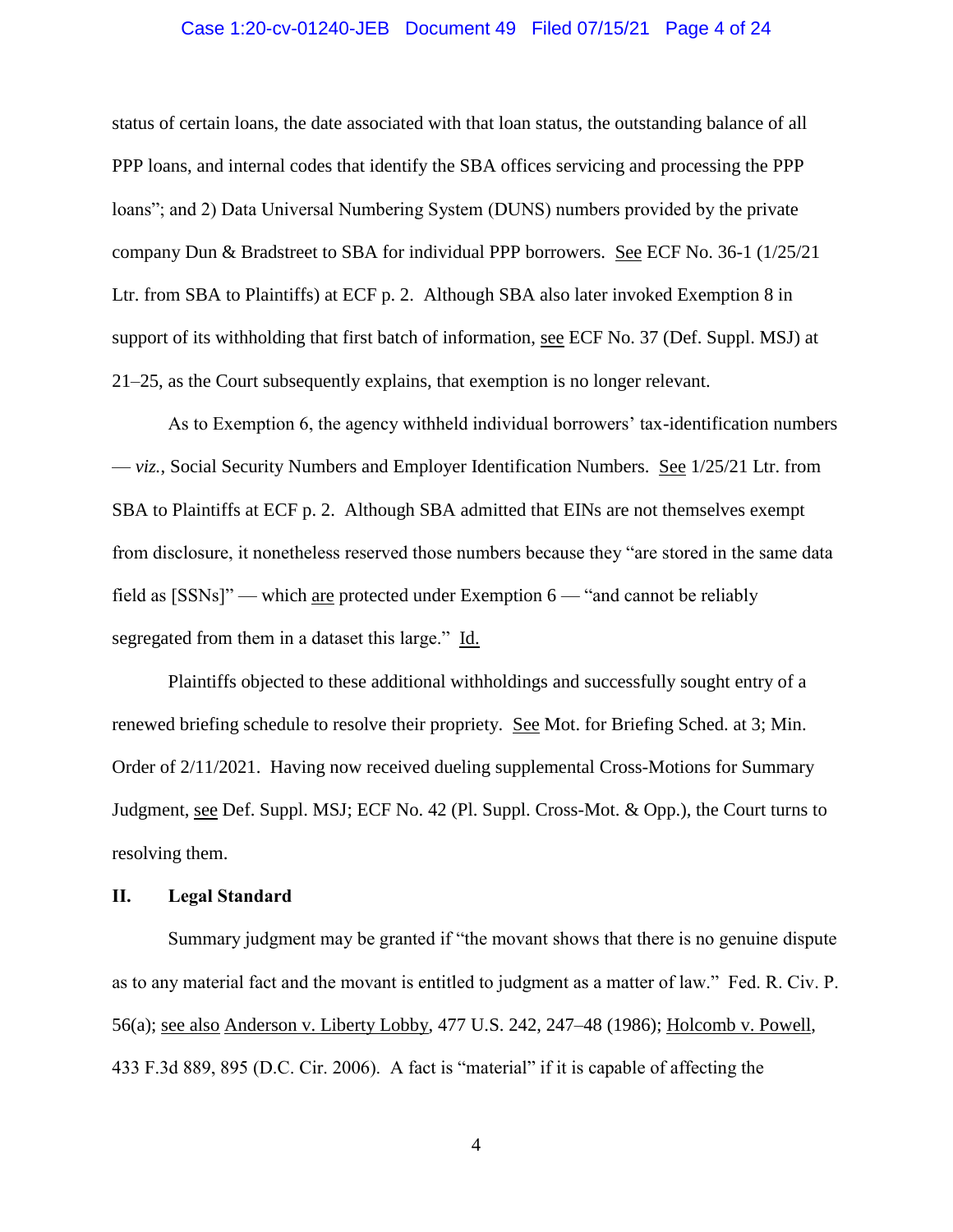# Case 1:20-cv-01240-JEB Document 49 Filed 07/15/21 Page 5 of 24

substantive outcome of the litigation. See Liberty Lobby, 477 U.S. at 248; Holcomb, 433 F.3d at 895. A dispute is "genuine" if the evidence is such that a reasonable jury could return a verdict for the nonmoving party. See Scott v. Harris, 550 U.S. 372, 380 (2007); Holcomb, 433 F.3d at 895. "A party asserting that a fact cannot be or is genuinely disputed must support the assertion" by "citing to particular parts of materials in the record" or "showing that the materials cited do not establish the absence or presence of a genuine dispute, or that an adverse party cannot produce admissible evidence to support the fact." Fed. R. Civ. P.  $56(c)(1)$ .

FOIA cases typically and appropriately are decided on motions for summary judgment. See Brayton v. Off. of the U.S. Trade Representative, 641 F.3d 521, 527 (D.C. Cir. 2011). In a FOIA case, a court may grant summary judgment based solely on information provided in an agency's affidavits or declarations when they "describe the justifications for nondisclosure with reasonably specific detail, demonstrate that the information withheld logically falls within the claimed exemption, and are not controverted by either contrary evidence in the record nor by evidence of agency bad faith." Larson v. Dep't of State, 565 F.3d 857, 862 (D.C. Cir. 2009) (citation omitted). Such affidavits or declarations "are accorded a presumption of good faith." SafeCard Servs., Inc. v. SEC, 926 F.2d 1197, 1200 (D.C. Cir. 1991). "Unlike the review of other agency action that must be upheld if supported by substantial evidence and not arbitrary or capricious," FOIA "expressly places the burden 'on the agency to sustain its action' and directs the district courts to 'determine the matter de novo.'" U.S. Dep't of Justice v. Reporters Comm. for Freedom of Press, 489 U.S. 749, 755 (1989) (quoting 5 U.S.C. § 552(a)(4)(B)).

# **III. Analysis**

Congress enacted FOIA "to pierce the veil of administrative secrecy and to open agency action to the light of public scrutiny." Dep't of Air Force v. Rose, 425 U.S. 352, 361 (1976)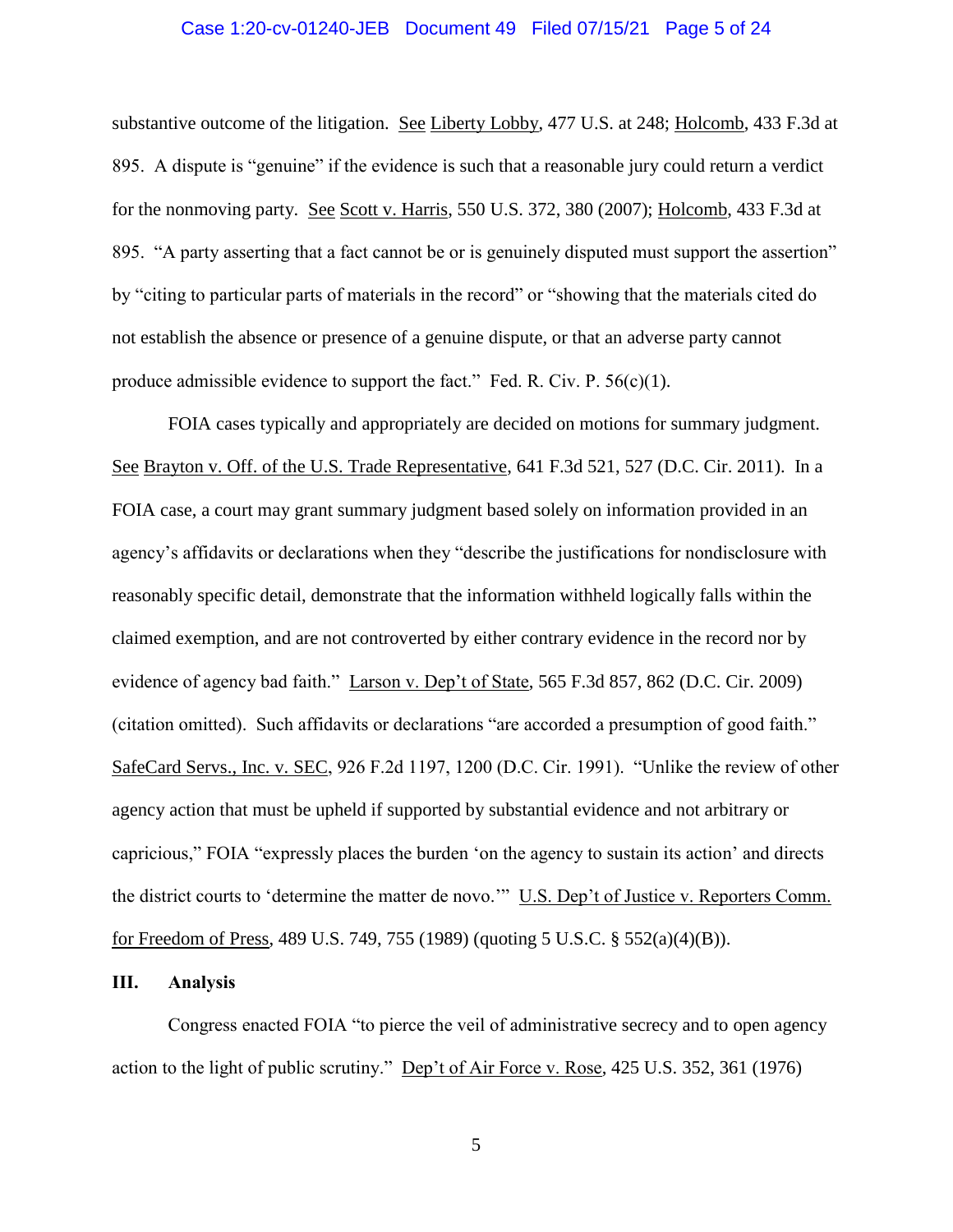# Case 1:20-cv-01240-JEB Document 49 Filed 07/15/21 Page 6 of 24

(citation omitted). "The basic purpose of FOIA is to ensure an informed citizenry, vital to the functioning of a democratic society, needed to check against corruption and to hold the governors accountable to the governed." John Doe Agency v. John Doe Corp., 493 U.S. 146, 152 (1989) (citation omitted).

In order to further that purpose, the statute provides that "each agency, upon any request for records which (i) reasonably describes such records and (ii) is made in accordance with published rules[,] . . . shall make the records promptly available to any person." 5 U.S.C.  $\S$  552(a)(3)(A). The Government need not, however, turn over requested information that falls into one of nine statutorily created exemptions from FOIA's broad directive. See id. § 552(b)(1)–(9). "Those exemptions," the Supreme Court recently explained, "are as much a part of FOIA's purposes and policies as the statute's disclosure requirement." Food Mktg. Inst. v. Argus Leader Media, 139 S. Ct. 2356, 2366 (2019) (cleaned up) (quoting Encino Motorcars, LLC v. Navarro, 138 S. Ct. 1134, 1142 (2018)). Where an agency withholds records, it bears the burden of showing that at least one of the exemptions applies. See Vaughn v. Rosen, 523 F.2d 1136, 1144 (D.C. Cir. 1975). In order to carry that burden, the Government must provide a "relatively detailed justification" for its withholding, "specifically identifying the reasons why a particular exemption is relevant." Morley v. CIA, 508 F.3d 1108, 1122 (D.C. Cir. 2007) (quoting King v. U.S. Dep't of Justice, 830 F.2d 210, 219 (D.C. Cir. 1987)). Courts can compel the release of any records that do not satisfy the requirements of at least one exemption. See Reporters Comm., 489 U.S. at 755.

Here, SBA seeks to withhold three distinct categories of information. As the first two groupings implicate Exemption 4, the Court begins there before shifting to Exemption 6 and segregability.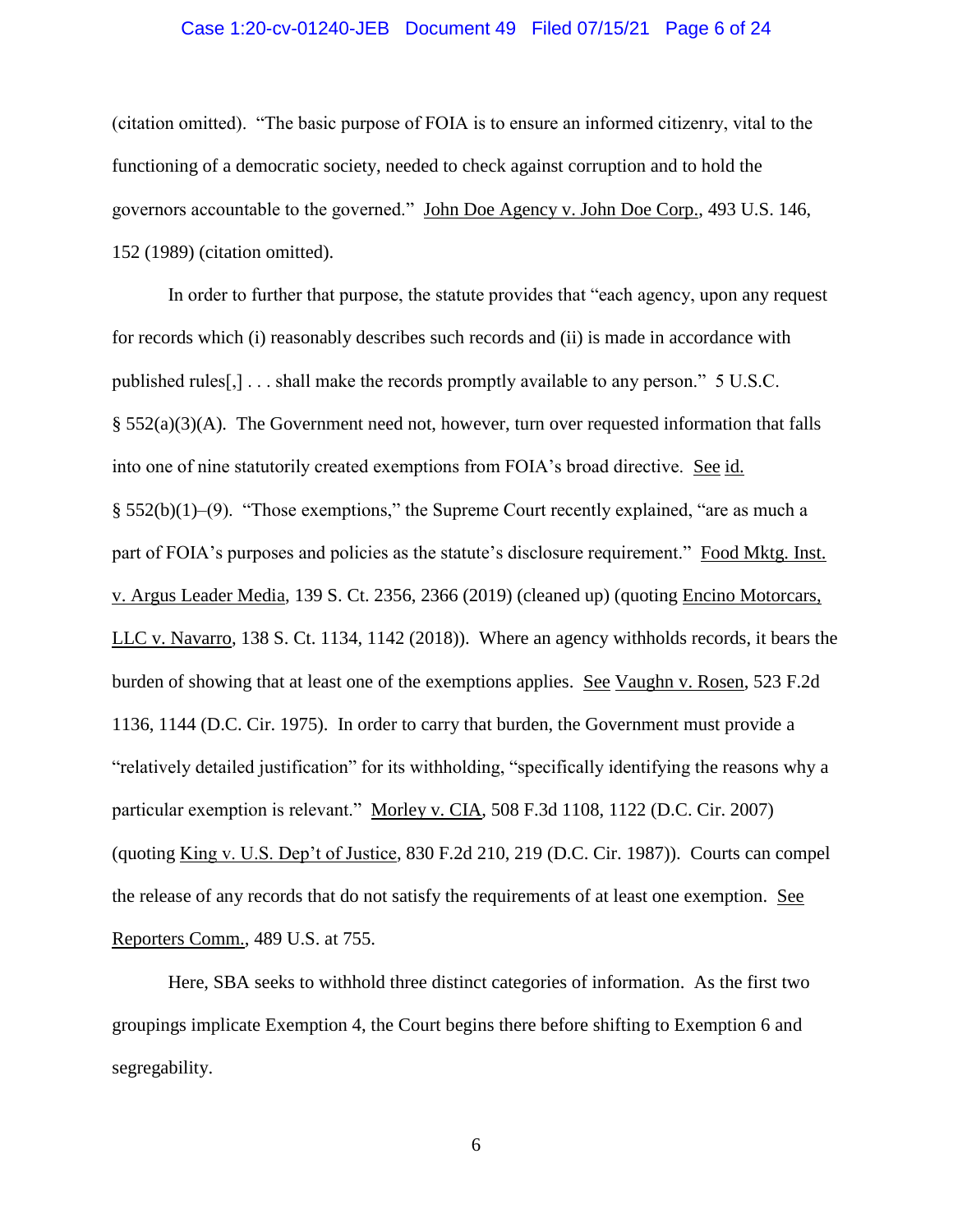# A. Exemption 4

SBA invoked Exemption 4 to withhold 1) the interim payment status of individual PPP loans (along with additional data that would reveal such status); and 2) DUNS numbers associated with individual PPP borrowers. See Benderson Decl., ¶¶ 15–16.

# 1. *Legal Framework*

Exemption 4 shields from disclosure "commercial or financial information obtained from a person and privileged or confidential."  $5 \text{ U.S.C.}$  §  $552(b)(4)$ . To demonstrate that this exemption shelters the information withheld, SBA must show that it is "(1) commercial or financial, (2) obtained from a person, and (3) privileged or confidential." Pub. Citizen Health Res. Grp. v. FDA, 704 F.2d 1280, 1290 (D.C. Cir. 1983).

Much like the initial summary-judgment dispute last fall, the present contretemps turns on the third prong. In order for commercial or financial information to qualify as "privileged or confidential," the government must show that such information is "both customarily and actually treated as private by its owner." WP I, 502 F. Supp. 3d at 12 (quoting Food Mktg., 139 S. Ct. at 2366). In other words, the information must be "customarily kept private, or at least closely held, by the person imparting it." Food Mktg., 139 S. Ct. at 2363. The critical question is "how the particular party customarily treats the information, not how the industry as a whole treats the information." Ctr. for Auto Safety v. Nat'l Highway Traffic Safety Admin., 244 F.3d 144, 148 (D.C. Cir. 2001) (citing Critical Mass Energy Project v. Nuclear Reg. Comm'n, 975 F.2d 871, 872, 878–80 (D.C. Cir. 1992)).

"Complicating matters," the Supreme Court in 2019 suggested that "the plain meaning of the word 'confidential'" might require the government to establish an "additional necessary condition" before invoking Exemption 4 — namely, that "the party receiving the information . . .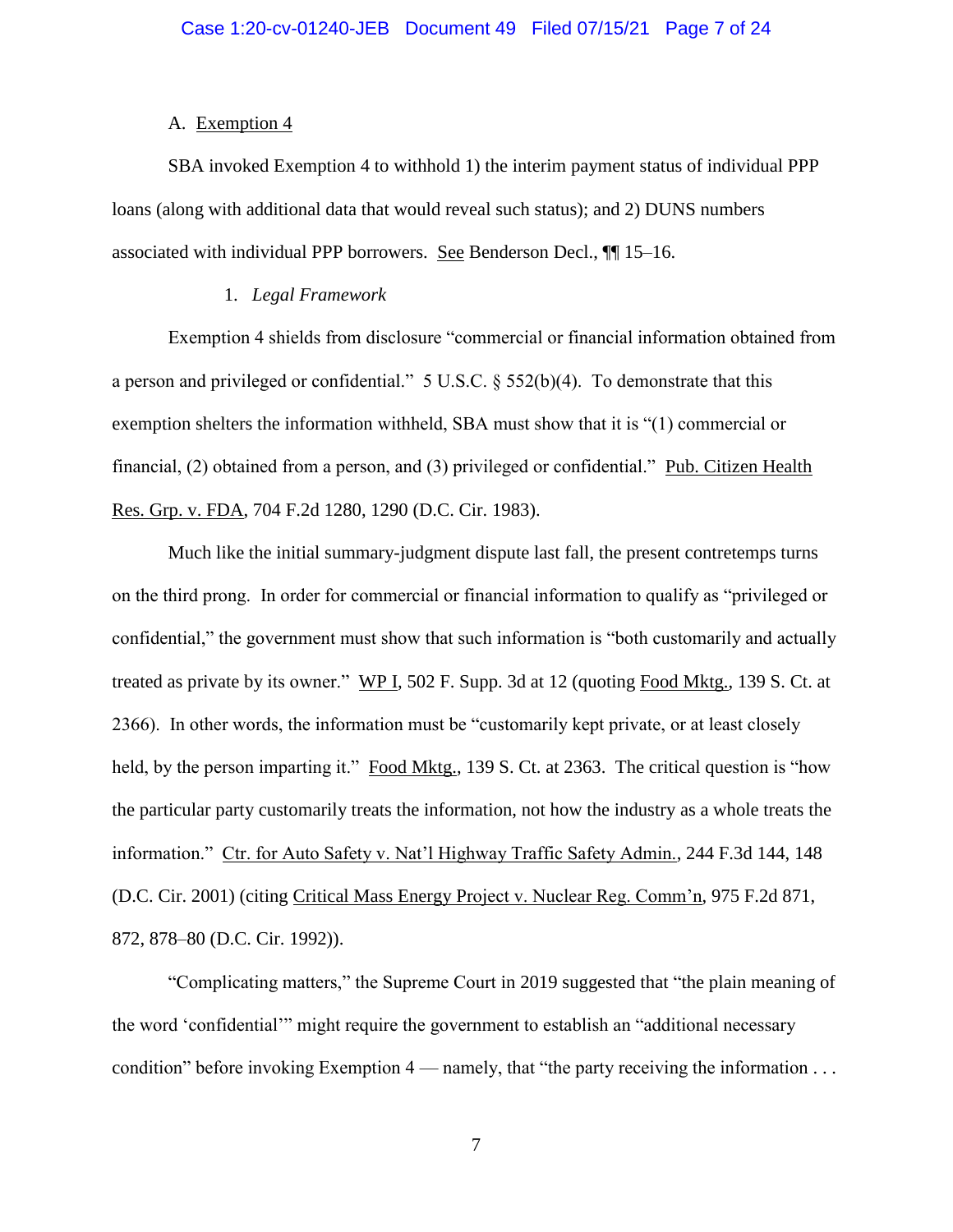#### Case 1:20-cv-01240-JEB Document 49 Filed 07/15/21 Page 8 of 24

'provide[d] some assurance that it [would] remain secret.'" Renewable Fuels Ass'n v. U.S. EPA, No. 18-2031, 2021 WL 602913, at \*6 (D.D.C. Feb. 16, 2021) (quoting Food Mktg., 139 S. Ct. at 2363). The Court, however, did not resolve whether this second condition is mandatory, see Food Mktg., 139 S. Ct. at 2363, and this Court has since explained that binding Circuit precedent compels an answer in the negative. See Renewable Fuels Ass'n, 2021 WL 602913, at \*7 ("The current law of the D.C. Circuit . . . is that information is confidential under Exemption 4 'if it is of a kind that would customarily not be released to the public by the person [or entity] from whom it was obtained.'") (alteration in original) (quoting Critical Mass, 975 F.2d at 879). This Court, accordingly, declines to "read the word 'confidential' to impose a blanket requirement that the government provide an assurance of privacy in every case in which it asserts Exemption 4." Id. at  $*8$ .

Additionally, an agency may withhold information under Exemption 4 — even if it falls within the scope of the exemption — "only if . . . the agency reasonably foresees that disclosure would harm an interest protected by [that] exemption." 5 U.S.C.  $\S$  552(a)(8)(A)(i)(I); see also Reporters Comm. for Freedom of Press v. FBI, No. 20-5091, 2021 WL 2753938, at \*2, 11–12 (D.C. Cir. July 2, 2021). To satisfy this standard, an agency must "identify specific harms to the relevant protected interests that it can reasonably foresee would actually ensue from disclosure of the withheld materials," and it must "connect [such] harms in a meaningful way to the information withheld." Ctr. for Investigative Reporting v. U.S. Customs & Border Prot., 436 F. Supp. 3d 90, 106 (D.D.C. 2019) (cleaned up) (citation omitted).

# 2. *Interim Loan-Status Information*

With that prelude concluded, the Court may analyze the first category of documents. SBA withheld, and Plaintiffs seek, "lender designations of certain [PPP] borrowers" as being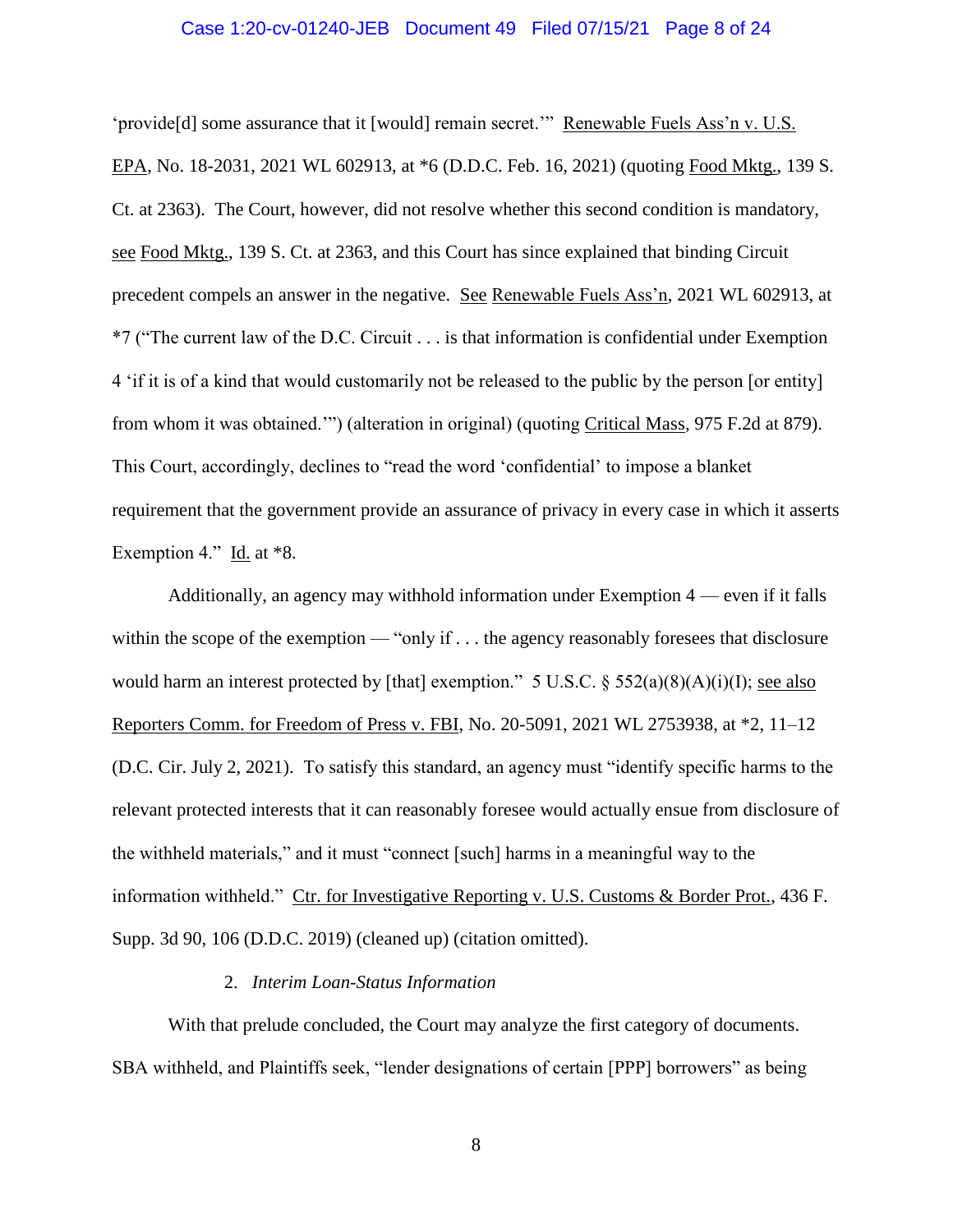#### Case 1:20-cv-01240-JEB Document 49 Filed 07/15/21 Page 9 of 24

current, in default, delinquent, or late on loan payments. <u>See</u> Def. Suppl. MSJ at 1; <u>see also</u> Benderson Decl., ¶¶ 15, 20. The Court will refer to these data, obtained via monthly reports submitted by lenders to SBA via its standard Form 1502, as "interim loan<sup>[-</sup>]status information." Benderson Decl., ¶¶ 10, 28; see also SBA, SBA Form 1502 and Instructions, https://bit.ly/2UHTLa0. The agency also reserved the dates associated with such statuses, outstanding loan balances, and internal codes identifying the particular SBA office servicing individual loans — data that, "if disclosed, [would] unavoidably reveal interim loan[-]status information." Def. Suppl. MSJ at 24; see also Benderson Decl., ¶¶ 15, 20–21, 55–56. SBA, by contrast, has published the final — as opposed to interim — statuses of all qualifying PPP loans, marking them as "paid in full" or "charged off." Benderson Decl.,  $\P$ [20, 45.

It makes sense to begin with the interim loan-status information. If Exemption 4 protects that data, it likewise covers distinct material that would in turn reveal interim loan status. See Renewable Fuels Ass'n, 2021 WL 602913, at \*3; WP I, 502 F. Supp. 3d at 13. There is no dispute that this information — which describes the extent to which borrowers are current on their loan payments — is "commercial or financial" data, as required under Exemption 4's initial prong. See Def. Suppl. MSJ at 11. Nor do Plaintiffs gainsay that the relevant material was "obtained from a person" — *viz.*, the PPP lenders who reported it to SBA via Form 1502. Id. at 12; see also 5 U.S.C. § 551(2) (defining "person" to include "an individual, partnership, corporation, association, or public or private organization other than an agency"). The sole disagreement thus revolves around whether the information is "privileged or confidential" under prong three — or, to be more precise, whether these lenders "customarily and actually" treat interim PPP loan status as "private, or at least closely held." Food Mktg., 139 S. Ct. at 2363,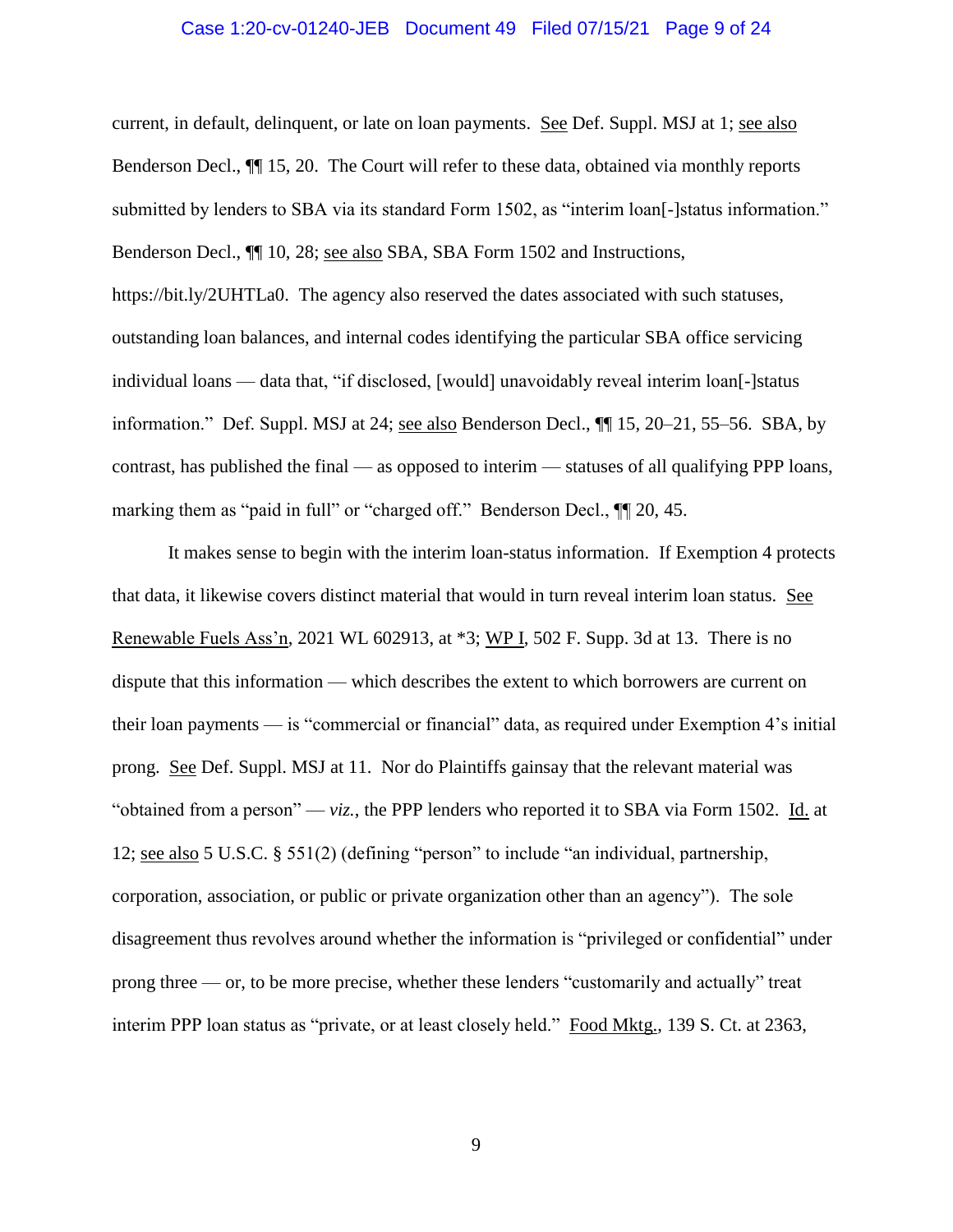# Case 1:20-cv-01240-JEB Document 49 Filed 07/15/21 Page 10 of 24

2366; see also Def. Suppl. MSJ at 13, 19 (framing question as such); Pl. Suppl. Cross-Mot. & Opp. at 9, 13 (similar).

a. Submitter-Specific Information

SBA stumbles out of the gate by declining to provide evidence of the type that would shed the most light on that question: statements from PPP lenders themselves. Recall that the critical inquiry for Exemption 4 is "how the particular party customarily treats the information, not how the industry as a whole treats the information." Renewable Fuels Ass'n, 2021 WL 602913, at \*6 (emphasis added) (quoting Ctr. for Auto Safety, 244 F.3d at 148). Notwithstanding the reality that it bears the "burden of proving the provider's custom," Critical Mass, 975 F.2d at 879, SBA did not contact a single lender and inquire how it actually and customarily treats interim loan-status information. Indeed, the Government has not made any particularized showing whatsoever with respect to the lenders that disbursed PPP funds.

That failure is problematic, especially when considered in the context of comparable Exemption 4 cases from this district. Earlier this year, for instance, this Court considered a dispute involving certain documents containing information obtained from small oil refineries. Renewable Fuels Ass'n, 2021 WL 602913, at \*6. Upon receiving the plaintiff's FOIA request, EPA contacted at least 72 individual refineries and provided them an opportunity to denote and substantiate whether they treated the relevant information as confidential. Id. The Court then considered those refinery-by-refinery submissions when determining whether the government had "adequately 'sustain[ed]' its decision to withhold" under Exemption 4 the information contained in individual documents. Id. at  $*6-7$  (alteration in original) (quoting Reporters Comm., 489 U.S. at 755) (affirming agency's withholding decisions as to information relating to certain refineries but remanding for further examination of select information that refineries had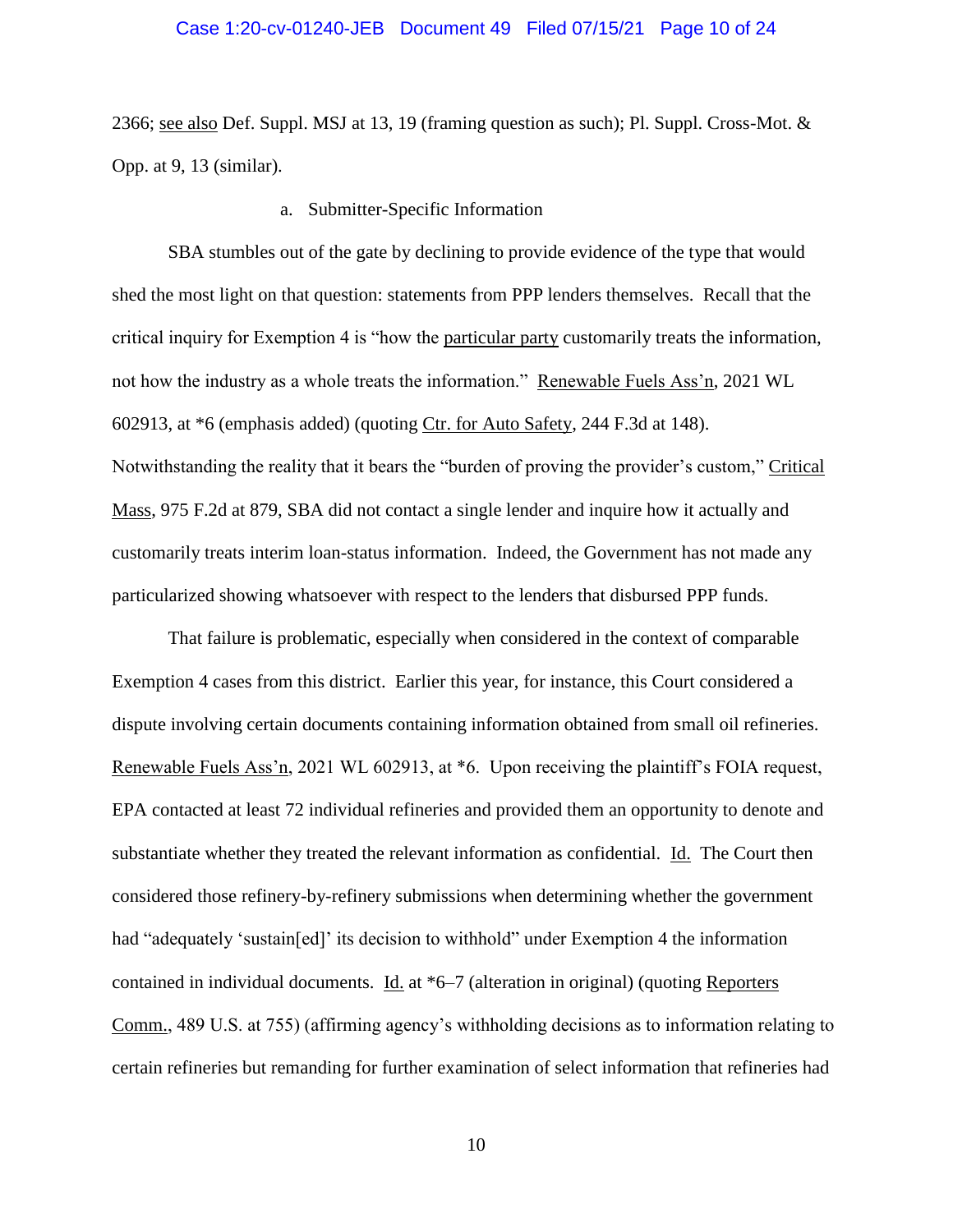#### Case 1:20-cv-01240-JEB Document 49 Filed 07/15/21 Page 11 of 24

not demonstrated they kept confidential); <u>see also Humane Soc'y Int'l v. U.S. Fish & Wildlife</u> Serv., No. 16-720, 2021 WL 1197726, at \*2–4 (D.D.C. Mar. 29, 2021) (noting agency's invitation to private companies whose data it withheld under Exemption 4 to certify that they customarily and actually treated the requested information as confidential and considering over a hundred declarations from such companies). In Center for Investigative Reporting, similarly, Chief Judge Beryl Howell rejected an agency's Exemption 4 argument where it "offer[ed] no declarations from the submitters themselves" as to their customary handling of the contested information, but instead simply relied on "[c]onclusory statements by an agency official about what the agency official may believe about how a submitter customarily treats the information." 436 F. Supp. 3d at 110–11 (citation omitted). Absent greater "foundation to support [its] confidentiality claim" —  $e.g.,$  an "indicaterion] that the submitters told [the agency] that [the relevant information] w[as] confidential" — the government could not carry its burden. Id.

In each of these Exemption 4 cases, the court emphasized the central importance of government evidence substantiating "how the particular party customarily treats the information" at issue. Renewable Fuels Ass'n, 2021 WL 602913, at \*6 (quoting Ctr. for Auto Safety, 244 F.3d at 148); see also Humane Soc'y, 2021 WL 1197726, at \*3; Ctr. for Investigative Reporting, 436 F. Supp. 3d at 110–11. That evidence can take a number of forms. An agency affidavit, for instance, may reflect personal knowledge that submitters keep certain information confidential. Ctr. for Investigative Reporting, 436 F. Supp. 3d at 110–11 (citing ICM Registry, LLC v. U.S. Dep't of Commerce, 538 F. Supp. 2d 130, 138 (D.D.C. 2008)). Sometimes a confidential header on a document, the nature of its contents, or the existence of a non-disclosure agreement may speak for itself. Id. at 111 (citing, e.g., Elec. Privacy Info. Ctr. v. U.S. Dep't of Homeland Sec., 117 F. Supp. 3d 46, 64 (D.D.C. 2015)). In the absence of these or similar forms of proof,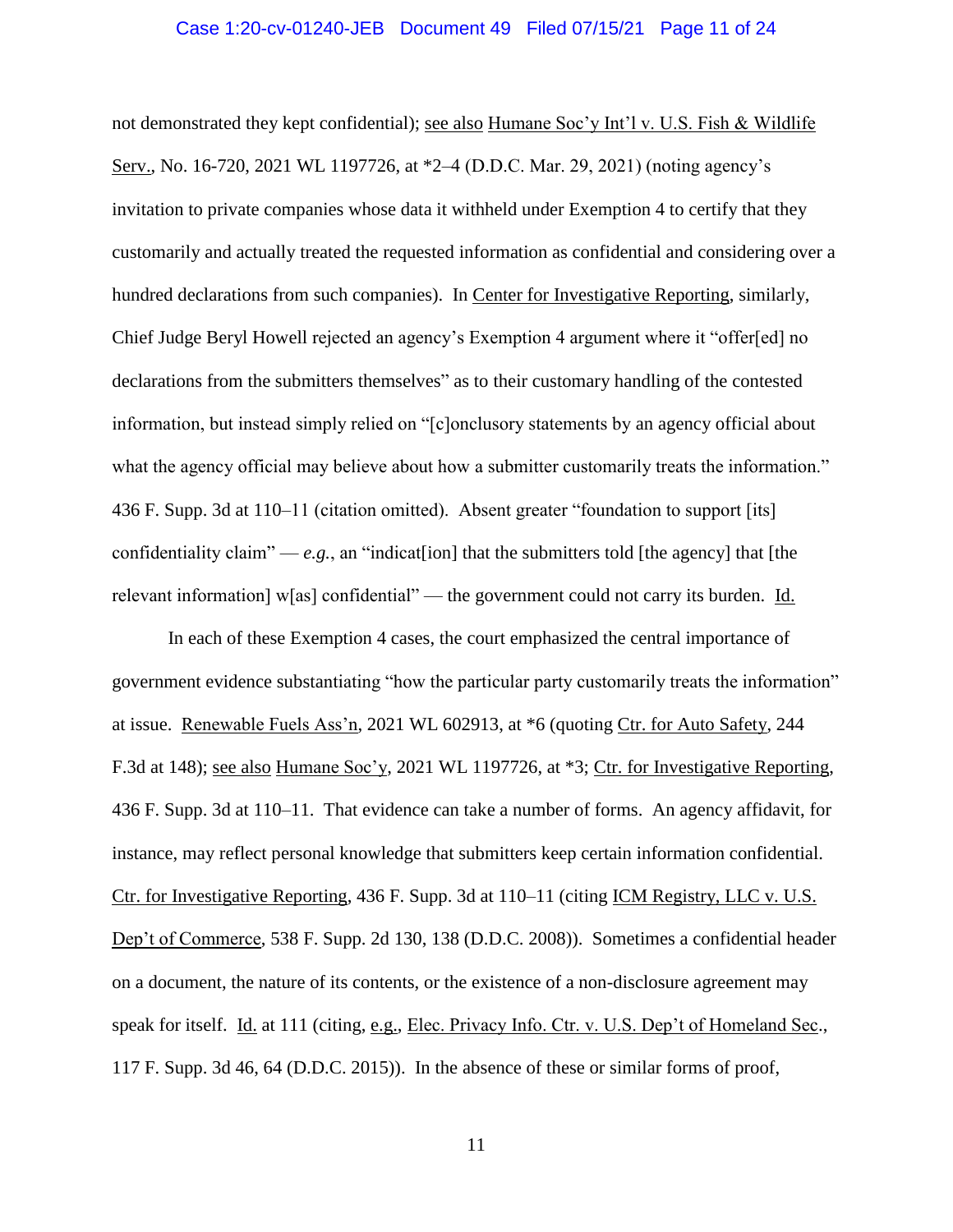# Case 1:20-cv-01240-JEB Document 49 Filed 07/15/21 Page 12 of 24

however, an agency may find it necessary to contact submitters of the requested information and provide them an opportunity to denote its confidentiality and substantiate that claim. At bottom, the Government must do something to establish how the particular information-providers customarily and actually treat the relevant material. Id. at 112 (rejecting Government argument that "there can be no debate that a company customarily keeps private the types of information contained in the withheld records" and instead demanding proof that "these specific companies customarily do so") (citation omitted).

This reality was not lost on SBA. On the contrary, the agency's opening brief acknowledged that precedent compels a focus "on the activity of the particular persons whose information [is] in dispute, rather than on the entire sector of the economy from which the information ar[ises]." Def. Suppl. MSJ at 12 (citing Renewable Fuels Ass'n, 2021 WL 602913, at \*6). Defendant nonetheless actively disclaimed any intent to make the former (mandatory) showing, insisting that it was "not feasible" to "conduct<sup>[]</sup> . . . a party-particularized inquiry" because it could not "obtain from each of the several thousand participating PPP lenders a declaration regarding their confidentiality practices." Id. at 13. Yet nowhere does the Government suggest that it could not obtain such statements from some lenders. Indeed, in 2021, the top fifteen PPP lenders accounted for over half (52%) of all loans approved and nearly a third (32%) of net dollars approved. See 5/31/21 PPP Report at 2, 7; see also Pl. Suppl. Cross-Mot. & Opp. at 10 (offering data for earlier time period). A survey of that small yet meaningful subset of lenders, along with credible substantiation of any individual lender's claim of customary and actual confidentiality with respect to interim PPP loan status, would go a long way toward bringing that material within Exemption 4's sweep. At present, however, the agency's decision to eschew a party-specific inquiry of <u>any</u> scope — despite Plaintiffs'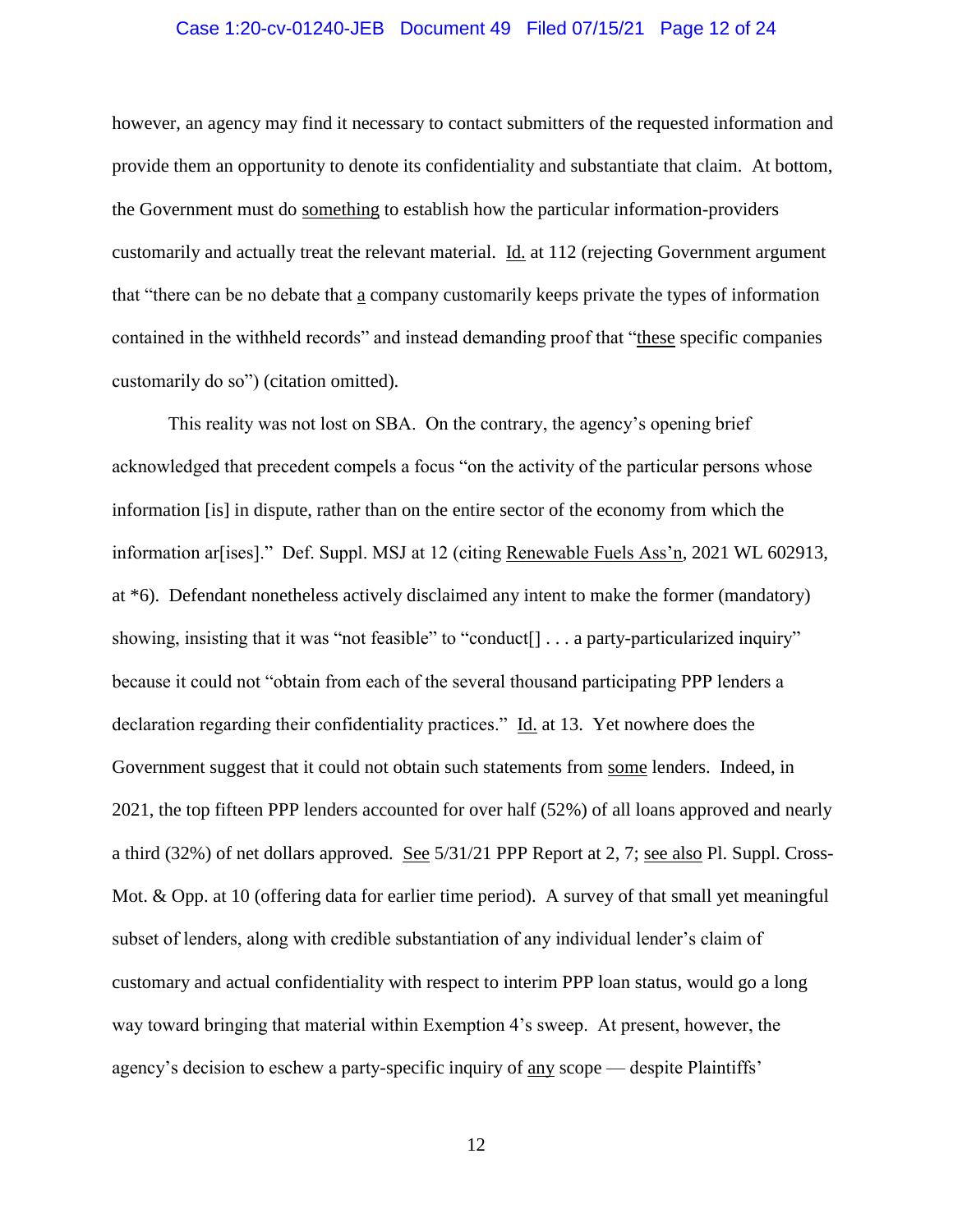# Case 1:20-cv-01240-JEB Document 49 Filed 07/15/21 Page 13 of 24

highlighting the issue in their Cross-Motion, <u>see</u> Pl. Suppl. Cross-Mot. & Opp. at 9–10 — only raises questions about whether PPP lenders truly consider and treat the relevant information as confidential. The Court's holding, therefore, would appear straightforward: in the absence of any evidence regarding the particular practices of even a single PPP lender with respect to interim loan-status information, it cannot sustain SBA's decision to withhold that information.

# b. SBA's Arguments

In a bid to discharge its burden notwithstanding the conspicuous dearth of lender-specific evidence, SBA points to several "circumstances" that assertedly "warrant the inference" that "interim loan information . . . is 'both customarily and actually treated as private by its owner.'" Def. Suppl. MSJ at 14 (quoting Food Mktg., 139 S. Ct. at 2366). Certain of those "circumstances," if in future considered with a survey of individual PPP lenders establishing their confidentiality practices, might well fortify any renewed Exemption 4 argument from the agency. They cannot, however, currently carry the day on their own, as none has substantial bearing on — let alone speaks squarely to — the operative question here: whether PPP lenders customarily and actually treat interim loan status as confidential. A good deal more than "mere inference and guesswork" is needed before this Court can resolve that inquiry in the affirmative. Citizens for Responsibility & Ethics in Wash. v. U.S. Dep't of Justice, 955 F. Supp. 2d 4, 18 (D.D.C. 2013).

To start, SBA highlights language from FOIA's legislative history that supposedly "indicates that Congress itself viewed information about the lender-borrower relationship as protected by Exemption 4." Def. Suppl. MSJ at  $15-16$ ; <u>see</u> S. Rep. No. 89-813, at 9 (1965) (stating that Exemption 4 would "include any commercial, technical, and financial data, submitted by an applicant or a borrower to a lending agency in connection with any loan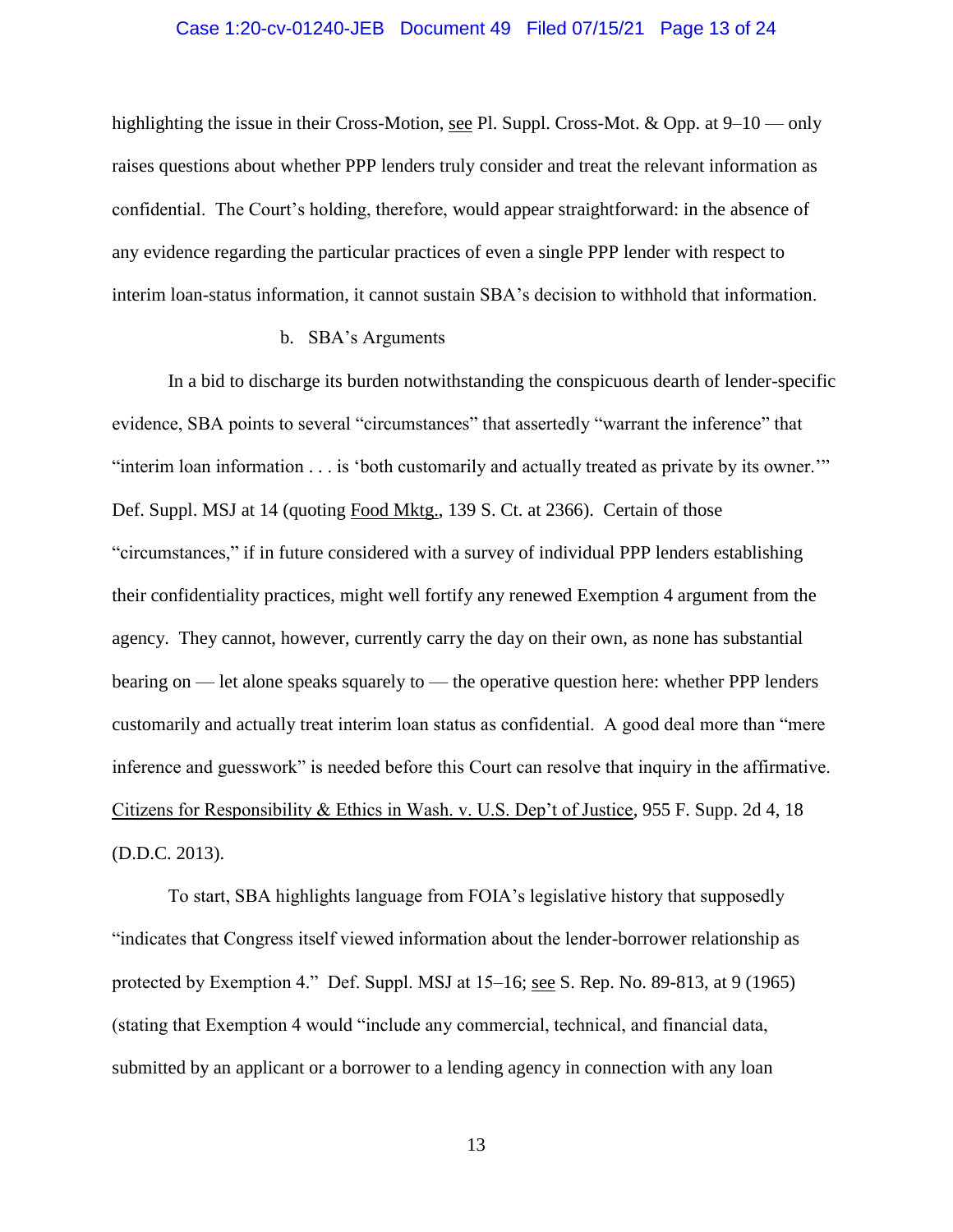### Case 1:20-cv-01240-JEB Document 49 Filed 07/15/21 Page 14 of 24

application or loan"). The fact that legislators more than fifty years ago believed that FOIA protected certain loan-related information, however, says little about the confidentiality practices of PPP lenders today *vis-à-vis* interim PPP loan status. Nor do the agency's non-binding, decades-old cases from different contexts have much to offer on that critical question. See Comstock Int'l (U.S.A.), Inc. v. Export-Import Bank of the U.S., 464 F. Supp. 804, 807 (D.D.C. 1979) (noting agency's assessment of confidentiality practices of banks with respect to loan agreements, not loan statuses); Vogel v. W. T. Grant Co., 458 Pa. 124, 127–31 (1974) (pre-FOIA case discussing tort remedy for breaches of confidential debtor-creditor relationship with respect to consumer credit, not commercial credit).

In addition, to the extent that any "practical reasons" why lenders might generally keep their borrowers' loan-payment status under wraps suggest that they actually do so, see Def. Suppl. MSJ at 17, such reasons would appear to carry far less weight in the specific context of PPP loans. As SBA itself admits, the ongoing and evolving nature of its PPP loan-forgiveness process — a unique benefit not available to borrowers under the agency's normal loan-guaranty program, see Benderson Decl., ¶ 33 — ensures that "interim loan[-]status information supplies little probative insight into whether a loan ultimately will be charged off or paid in full." Def. Suppl. MSJ at 2–3, 5–6. Overdue payment status, accordingly, cannot reliably be construed as "a sign of a [PPP] borrower's financial weakness." Id. at 17 (seemingly recognizing as much). Neither would disclosure of the delinquent share of a lender's PPP loan portfolio supply a rival company "unfair insights" and "competitive advantage." Id. at 19. In contrast, once again, to the agency's general lending program, SBA guarantees the full value of all PPP loans, thereby ensuring that lenders will be made whole regardless of whether borrowers pay up. Id. at 5 (citing 15 U.S.C. § 636(a)(36)(K)(i)); see also ECF No. 46 (Pl. Suppl. Reply) at 6–7.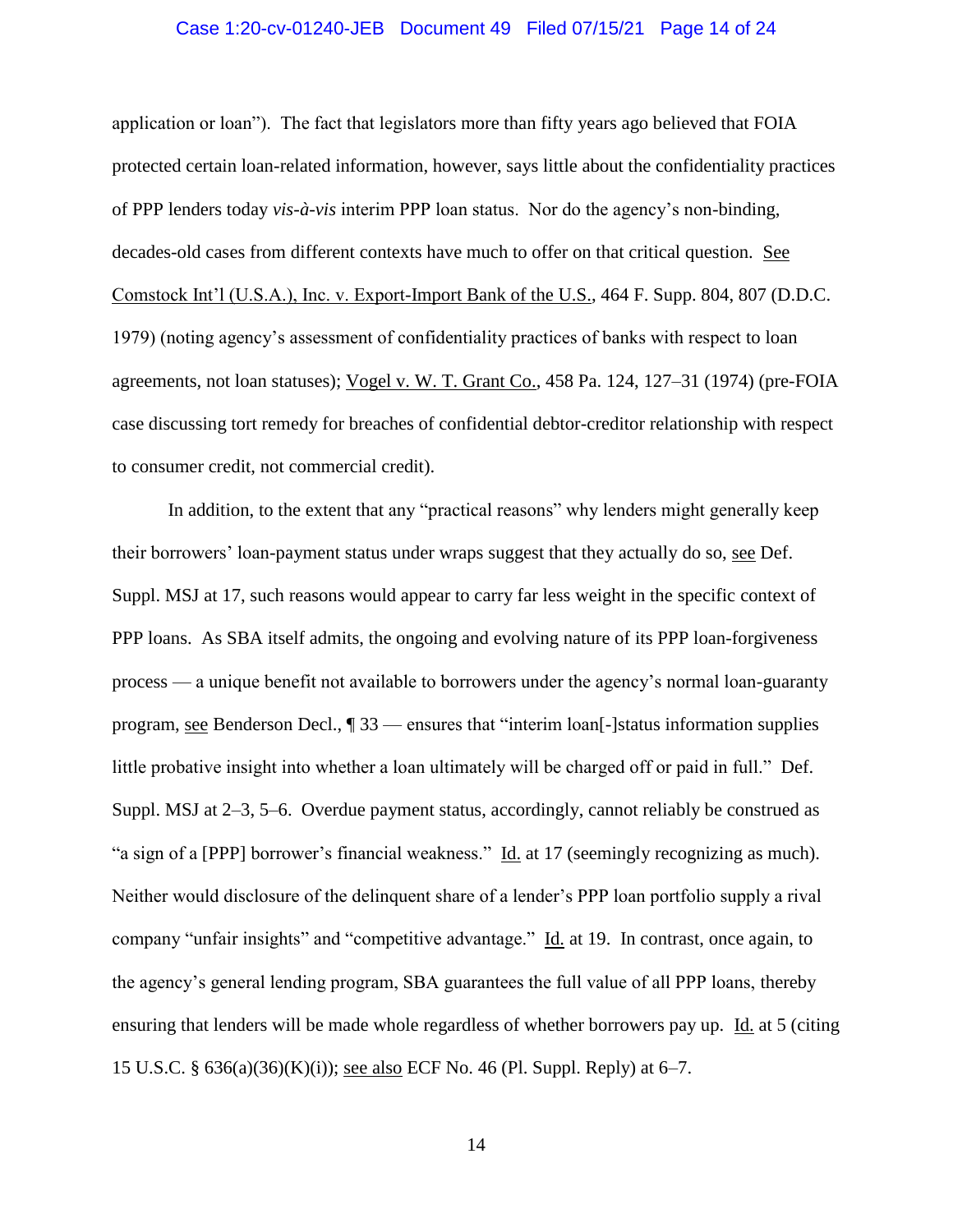# Case 1:20-cv-01240-JEB Document 49 Filed 07/15/21 Page 15 of 24

Finally, the agency points to its own FOIA regulations, under which "loan status, other than charged-off or paid-in-full," is "generally exempt from disclosure." Def. Suppl. MSJ at 14 (cleaned up) (quoting 13 C.F.R. Pt. 102, Subpt. A, App. A). But the fact that SBA might largely refrain from disclosing interim loan-status information does not resolve whether participating PPP lenders customarily and actually do the same — and that, of course, is the \$64,000 question. To be sure, while a government "assurance of privacy is undoubtedly relevant" to the Exemption 4 analysis, WP I, 502 F. Supp. 3d at 16 (citation and internal quotation marks omitted), SBA's general FOIA regulation does not come close to establishing the specific confidentiality practices of PPP lenders in a manner sufficient to get the agency over the hump. Of greater probative value for that key inquiry would be the existence of a federal prohibition on lenders' publicly disclosing their borrowers' interim loan status. Although SBA's discussion is somewhat muddled, a single paragraph in its opening brief intimates that agency regulations might set out such a bar. See Def. Suppl. MSJ at 15 (stating that lender's failure to treat as confidential "Form 1502's contents" — which include interim loan status — "could be" a "ground" for "triggering informal enforcement proceedings") (cleaned up) (citing 13 C.F.R. § 120.1400(c)(8)); see also 13 C.F.R. § 120.1060. To the extent that any such disclosure prohibition encompasses the payment status of individual loans as a general matter — as opposed to simply the literal information contained in Form 1502 — that would once again be relevant to, although not dispositive of, the question at hand. On the present record, however, precisely what SBA regulations and accompanying guidance demand of lenders with respect to interim loan status and confidentiality — and, more importantly, how lenders actually behave on the ground — is far too nebulous for the Court to conclude that SBA has carried its burden to justify its Exemption 4 withholdings.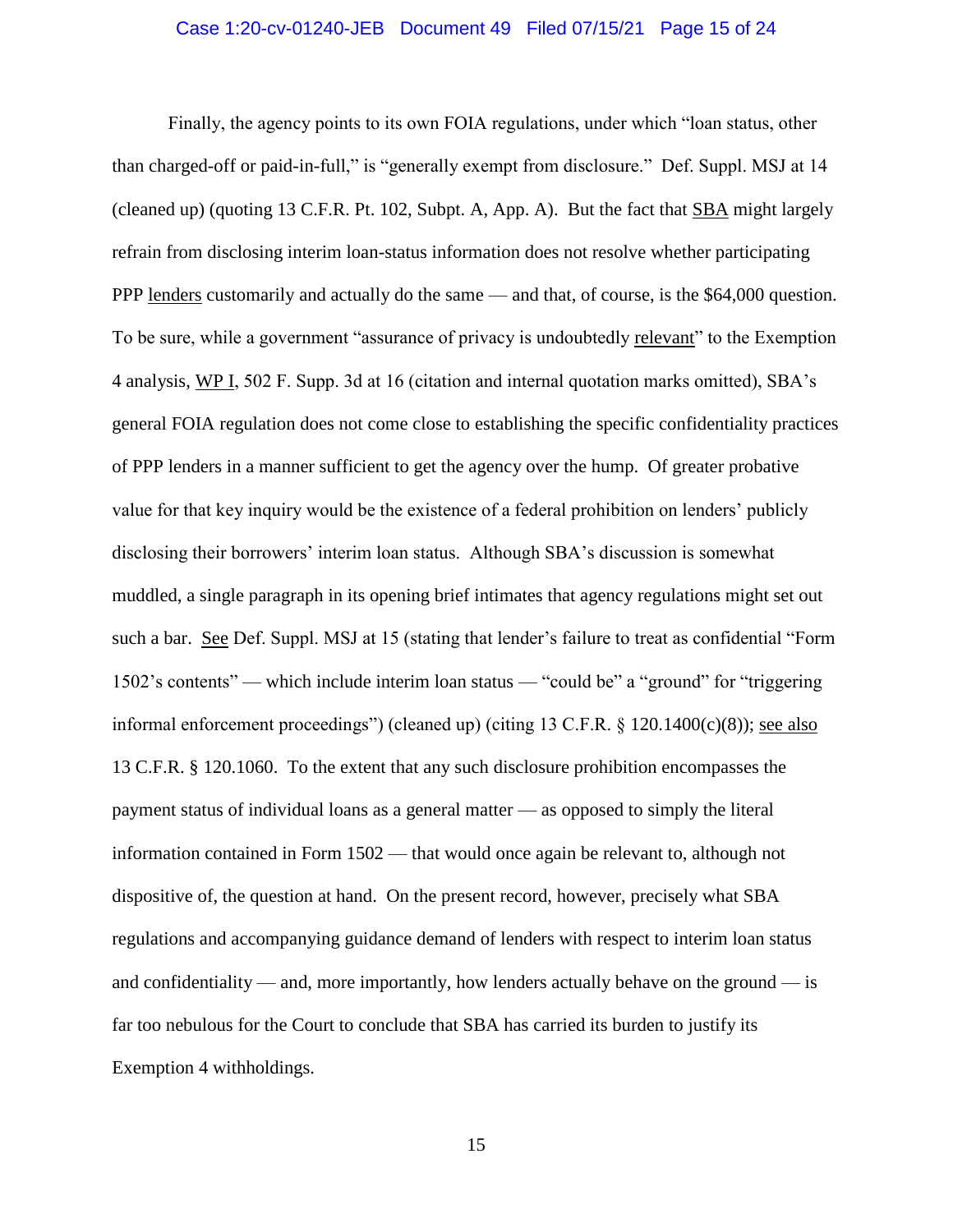\* \* \*

Although the Government has not yet established that interim loan-status information and, by extension, distinct material that would in turn reveal such information — qualifies for protection under Exemption 4, it may well be the case that a renewed showing in accordance with the guidance contained in this Opinion produces a different result. The Court, accordingly, will provide SBA another opportunity to explain "with reasonably specific detail" how the information at hand "logically falls within" Exemption 4. Elec. Frontier Found. v. U.S. Dep't of Justice, 739 F.3d 1, 7 (D.C. Cir. 2014) (quoting Miller v. Casey, 730 F.2d 773, 776 (D.C. Cir. 1984)); see also Cause of Action Inst. v. Export-Import Bank of the U.S., No. 19-1915, 2021 WL 706612, at \*7 (D.D.C. Feb. 23, 2021) (requiring agency to provide more robust explanations for withholdings in comparable circumstances). It expects that any such effort will feature a particularized showing of the customary and actual practices of PPP lenders themselves.

Three final issues merit brief mention. First, the Court's present disposition renders it unnecessary to fully explore — at least for now — Plaintiffs' argument that PPP loan status is not "private" information because "lenders routinely provide information about borrowers to commercial credit bureaus, which can then make that information publicly available in business credit reports." Pl. Suppl. Cross-Mot. & Opp. at 10. While the Court has its doubts about the force of that position, it seems wiser to defer analysis until SBA returns with a more complete picture of how lenders customarily treat interim PPP loan-status information. Nor need the Court consider whether the Government has demonstrated the requisite foreseeable harm from disclosure of such material; since the agency has not yet established the applicability of Exemption 4 in the first instance, it has, "*a fortiori*, failed to satisfy the 'heightened' foreseeableharm requirement as well." Ctr. for Investigative Reporting, 436 F. Supp. 3d at 113.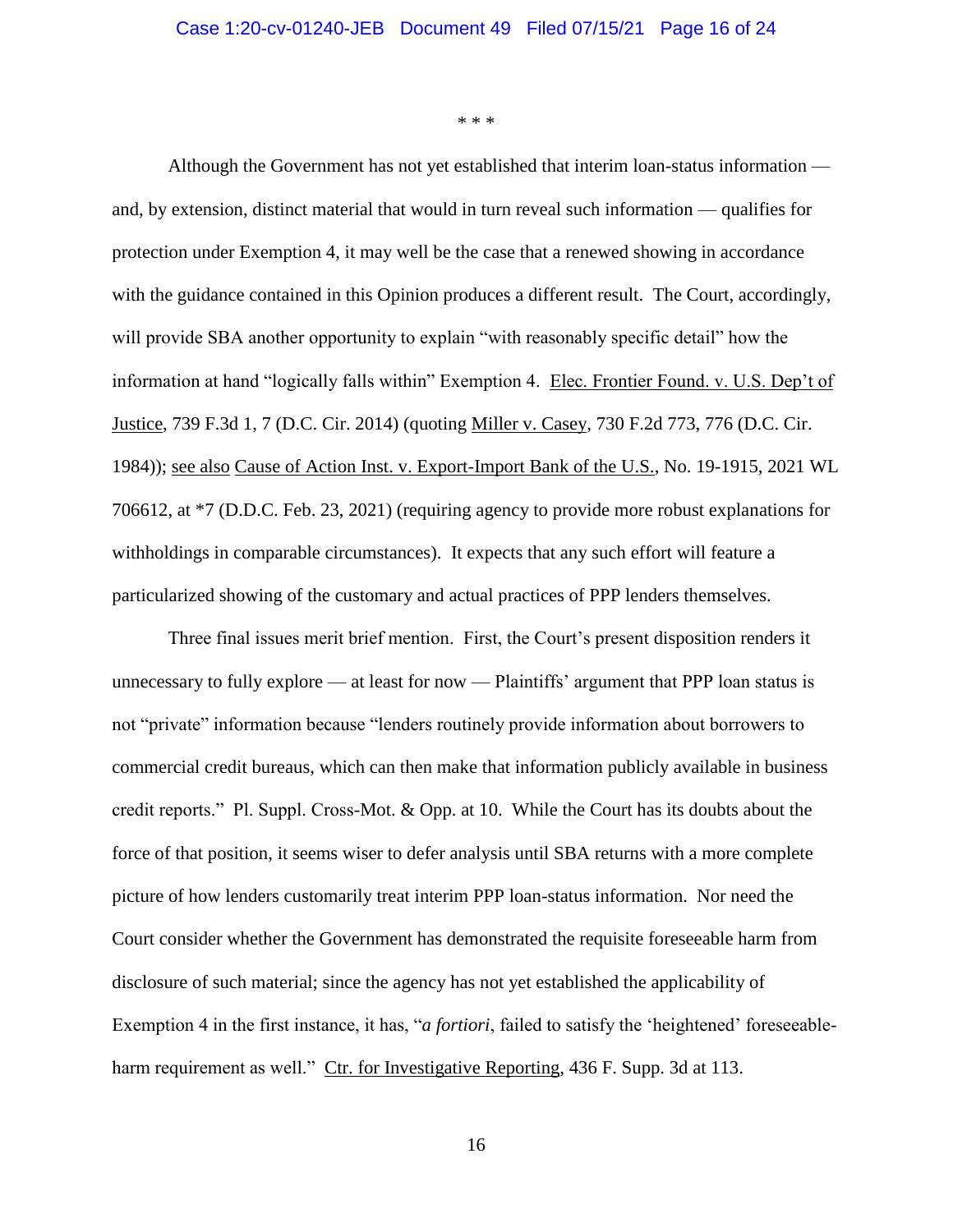# Case 1:20-cv-01240-JEB Document 49 Filed 07/15/21 Page 17 of 24

Finally, and as previously mentioned, SBA's summary-judgment motion alternatively contends that PPP loan status is protected from disclosure under Exemption 8. See Def. Suppl. MSJ at 21–24; see also 5 U.S.C. § 552(b)(8) (shielding information "contained in or related to examination, operating, or condition reports prepared by, on behalf of, or for the use of an agency responsible for the regulation or supervision of financial institutions"). Both parties seem to agree, however, that the Court need not address Exemption 8 in any capacity, as the fate of the interim loan-status information turns entirely on the outcome of the Exemption 4 dispute. See ECF No. 45 (Def. Suppl. Reply & Opp.) at  $17-18$  ("If the information is confidential . . . , it is properly withheld under Exemption 4 (so no Exemption 8 analysis is necessary). If, on the other hand, the information is not confidential, then it cannot be withheld under either exemption under the circumstances here presented."); Pl. Suppl. Reply at 8 ("Plaintiffs agree with the SBA that the Court 'need not address' Exemption 8 . . . ."). Perfectly happy to forbear, the Court pivots to the next category of withholdings.

#### 3. *DUNS Numbers*

Beyond interim loan-status information, SBA also reserved DUNS numbers associated with individual PPP borrowers. It requires considerably less analysis for the Court to conclude that these withholdings fall squarely under the Exemption 4 umbrella.

Developed and maintained by Dun & Bradstreet, DUNS numbers are unique nine-digit identifiers for businesses. See Benderson Decl., ¶ 16; ECF No. 37-5 (D&B Ltr.) at ECF p. 2. Having contracted with SBA to support the PPP, D&B provides — for a fee — the agency with "access to and a limited right to use those numbers." Benderson Decl., ¶ 16. Specifically, that "limited license" permits SBA to "use [DUNS] Numbers . . . solely for identification purposes and only for [the agency's] internal business use"; in addition, "DUNS Numbers are proprietary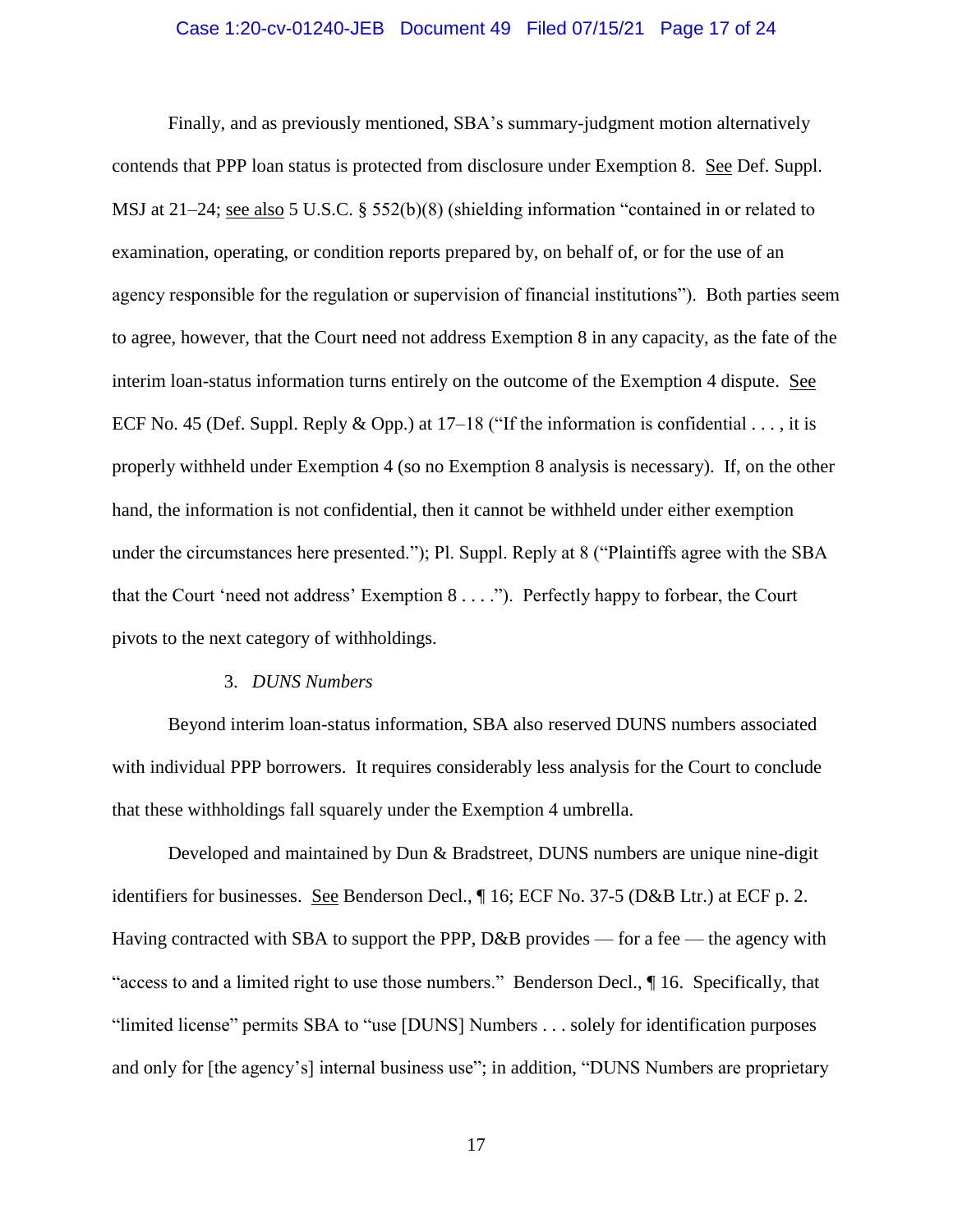#### Case 1:20-cv-01240-JEB Document 49 Filed 07/15/21 Page 18 of 24

to and controlled by D&B." Id., ¶ 66; <u>see also</u> D&B Ltr. at ECF p. 2 (supplying more detail regarding license agreement). According to D&B, PPP borrowers' DUNS numbers "are not publishable by SBA under the terms of the SBA contract and the Dun & Bradstreet License." ECF No. 45-3 (2d D&B Ltr.) at ECF p. 2. More generally, D&B meticulously protects the assignment and distribution of DUNS numbers, which were "developed at great effort and expense." D&B Ltr. at ECF p. 2. "It is only in the strictest of circumstances — and where carefully negotiated by  $D&B$  — that any display of a [DUNS] is permitted, even in small amounts." Id.

The above discussion plainly demonstrates that DUNS numbers are "commercial" information "obtained from a person" — *i.e.*, D&B. See 5 U.S.C. § 552(b)(4); Baker & Hostetler LLP v. U.S. Dep't of Commerce, 473 F.3d 312, 319 (D.C. Cir. 2006) (explaining that Exemption 4 "applies (among other situations) when the provider of the information has a commercial interest in the information submitted to the agency"). Exemption 4's third condition — confidentiality — is likewise satisfied. The DUNS numbers are proprietary information protected by trademark, D&B's license agreement with SBA does not "allow distribution or publication of the [DUNS] in any format," and the company "has deliberately restricted any possibility of mass accumulation of [DUNS] information" — and even the display of small quantities of such numbers — "outside of a Licensed customer contract." D&B Ltr. at ECF pp. 2–3; see also Benderson Decl., ¶¶ 66–67; 2d D&B Ltr. at ECF p. 2 ("[D&B] only makes [DUNS numbers] available under license.").

Plaintiffs, once again, contest only this third prong of the Exemption 4 analysis whether the withheld DUNS numbers are customarily and actually treated as "private, or at least closely held." Food Mktg., 139 S. Ct. at 2363; see Pl. Suppl. Cross-Mot. & Opp. at 13. In doing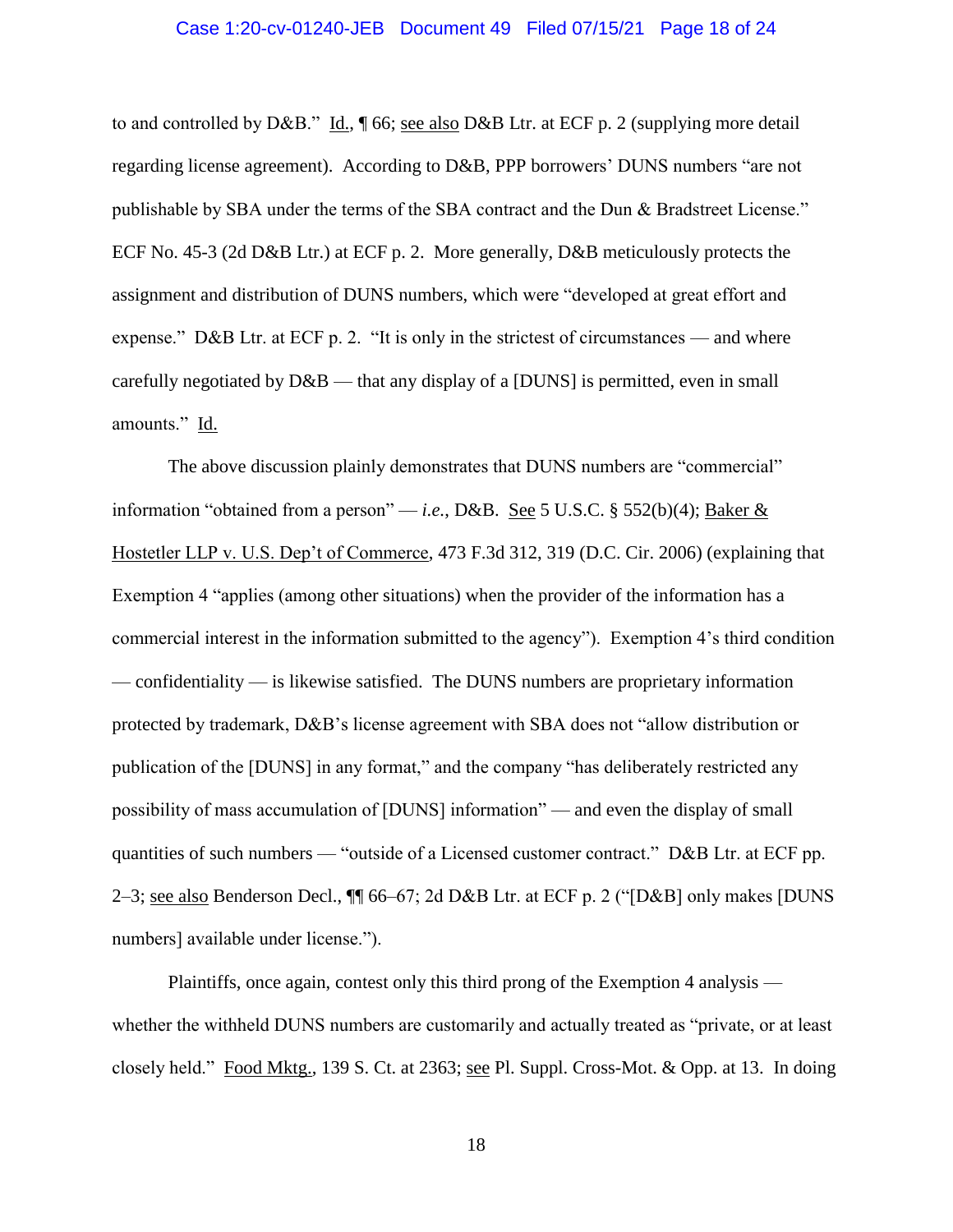#### Case 1:20-cv-01240-JEB Document 49 Filed 07/15/21 Page 19 of 24

so, they point to three Government websites that assertedly "make DUNS numbers available on demand and in bulk with no apparent restrictions on their use." Pl. Suppl. Cross-Mot. & Opp. at 14; see also ECF No. 42-3 (Declaration of Maxwell S. Mishkin), ¶¶ 12–14. As SBA persuasively rejoins, however, these selective disclosures of several thousand DUNS numbers each occurred pursuant to a specific license agreement developed in a unique context distinct from the far larger PPP dataset at issue here. For instance, the U.S. General Services Administration maintains a special contract with D&B that authorizes it to publish certain D&B data (including DUNS numbers) for federal contractors registered in the Government's System for Award Management (SAM), a precondition to obtaining any federal contract. See ECF No. 45-1 (Second Declaration of Eric Benderson), ¶¶ 27–28, 31. (SAM is the common database from which each of Plaintiffs' identified websites appear to draw.  $\underline{Id}$ ,  $\P$  29.) As D&B makes clear, the rights accorded GSA under its "customized" license "would not be" — and, in fact, are not — "extended to all 420 million+ DUNS Numbers at issue (or to the 7+ million in the PPP loan program)." 2d D&B Ltr. at ECF p. 2. Put differently, D&B's decision to provide the Government with limited publication rights for a "specific subset" of DUNS numbers — *i.e.*, entities registered on SAM — does not mean that the company has surrendered any claim of customary confidential treatment regarding the overwhelming remainder of its proprietary dataset, particularly the millions of distinct numbers for PPP borrowers that the D&B-SBA license agreement expressly prohibits the agency from disclosing. See 2d Benderson Decl., ¶ 32; see also 2d D&B Ltr. at ECF p. 2.

In addition, the Government has carried its burden to show reasonably foreseeable harm from disclosure of the DUNS numbers. To fulfill the foreseeable-harm requirement in the context of Exemption 4, the agency must explain how disclosure "would harm an interest"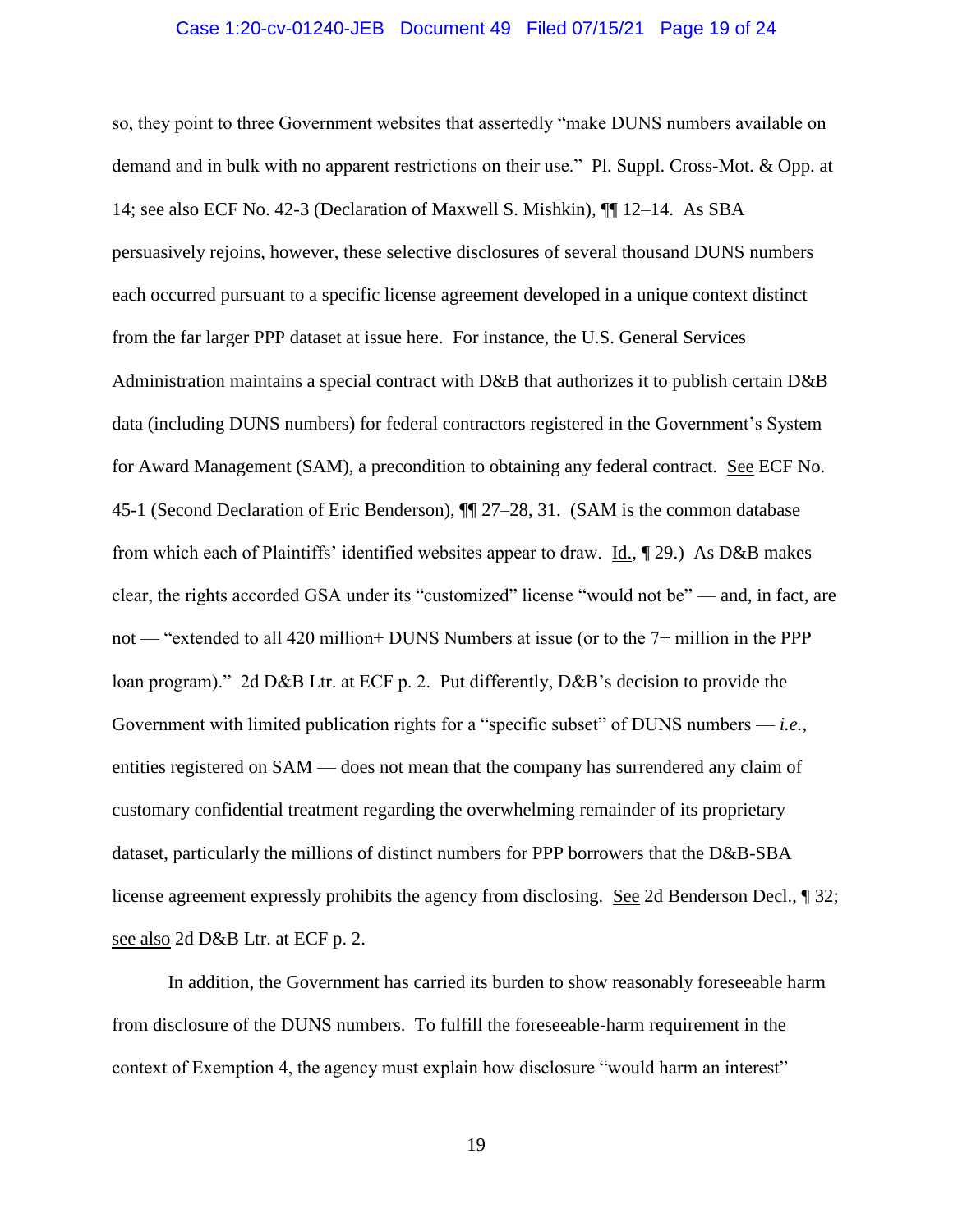# Case 1:20-cv-01240-JEB Document 49 Filed 07/15/21 Page 20 of 24

protected by such exemption, "such as by causing genuine harm to the submitter's economic or business interests." Ctr. for Investigative Reporting, 436 F. Supp. 3d at 113 (cleaned up) (citation omitted); see also Leopold v. U.S. Dep't of Justice, No. 19-3192, 2021 WL 124489, at \*7 (D.D.C. Jan. 13, 2021) (foreseeable harm established in Exemption 4 context where private company asserted that release "could disadvantage [it] and provide an unfair advantage to its competitors"). Here, although SBA's discussion is rather cursory, both the agency and D&B assert precisely that type of harm to the company's business interests. See Benderson Decl., ¶ 68 ("[A] bulk release of over 5 million [DUNS] Numbers . . . would upend D&B's management of its proprietary system and sale of its product."); D&B Ltr. at ECF p. 2 ("When a large set of [DUNS] Numbers become[s] freely available to third parties, its use as a unique identifier becomes diluted for those businesses whose [DUNS] have become widely available."); id. at ECF p. 3 ("[T]he damage to D&B's data collection and verification abilities that would be caused by releasing such a large amount of proprietary [DUNS] data would be significant."). Plaintiffs, for their part, never even address the issue of foreseeable harm with respect to the DUNS numbers. That information, accordingly, was properly withheld.

# B. Exemption 6 and Segregability

The final set of reserved data at issue here comprises PPP borrowers' tax-identification numbers. As a reminder, the Government withheld SSNs for individual borrowers and EINs for other businesses. See Benderson Decl., ¶ 70. All agree that SSNs are properly protected under Exemption 6. See 5 U.S.C. § 552(b)(6) (covering information "the disclosure of which would constitute a clearly unwarranted invasion of personal privacy"); Def. Suppl. MSJ at 28; Pl. Suppl. Cross-Mot. & Opp. at 21. No one, meanwhile, contends that EINs themselves fall within the scope of that exemption. See Def. Suppl. MSJ at 29; Pl. Suppl. Cross-Mot. & Opp. at 18–19.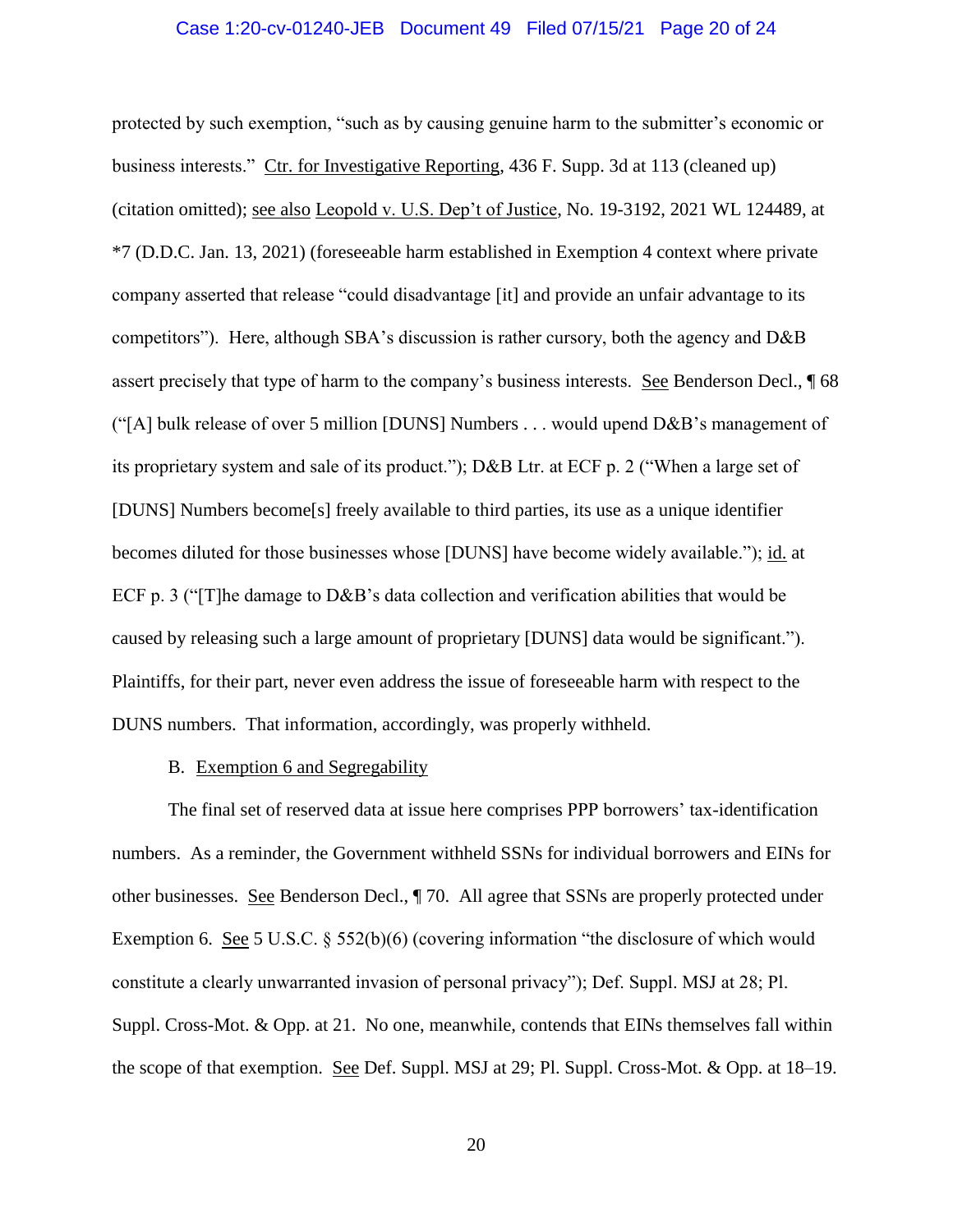#### Case 1:20-cv-01240-JEB Document 49 Filed 07/15/21 Page 21 of 24

So why is this issue hard? It turns out that SBA reserved EINS because it assertedly lacked the ability to distinguish between them and SSNs. See Def. Suppl. MSJ at 28–29.

Explaining how that could be so requires a little more detail. Both SSNs and EINs — the latter of which are issued by the Internal Revenue Service — are unique nine-digit identifiers. See Benderson Decl.,  $\P$  70, 72. SSNs usually contain dashes after the third and fifth digit, while EINs often contain a single dash after the second — *e.g.*, 123-45-6789 vs. 12-3456789. Id., ¶ 72. Absent such markings, however, a reader cannot tell the two numbers apart. Id. The original PPP application form contained a single free-text field labeled "Business TIN" into which prospective borrowers entered their SSN or EIN, either with or without dashes. Id., ¶ 73. Apart from using those dashes, the form offered no way for borrowers to indicate which of the two numbers they were providing. Id.

Upon receiving borrowers' applications, lenders transmitted information contained therein to SBA through an electronic interface. Id., ¶ 74. That interface required lenders to input an applicant's tax-identification number as a single nine-digit string (*sans* dashes) and then to check a box indicating whether such number was an SSN or EIN. Id. Because the underlying PPP application form did not ask prospective borrowers to indicate which type of number they were providing, however, lenders checking the box in the interface were "often forced to guess whether they were submitting an EIN or SSN." Id. As some lenders "must have guessed incorrectly" or made other "manual errors,"  $\underline{\text{id}}$ ,  $\P$  75, SBA "has good reason to believe that some indeterminate share of the identification numbers recorded as EINs in its PPP loan database are in fact SSNs, and vice versa." Def. Suppl. MSJ at 27–28. According to the agency, because it has "no way to check or correct for such errors" or otherwise confirm which numbers are in fact EINs and which are SSNs, an *en masse* release of numbers identified by lenders as EINs "would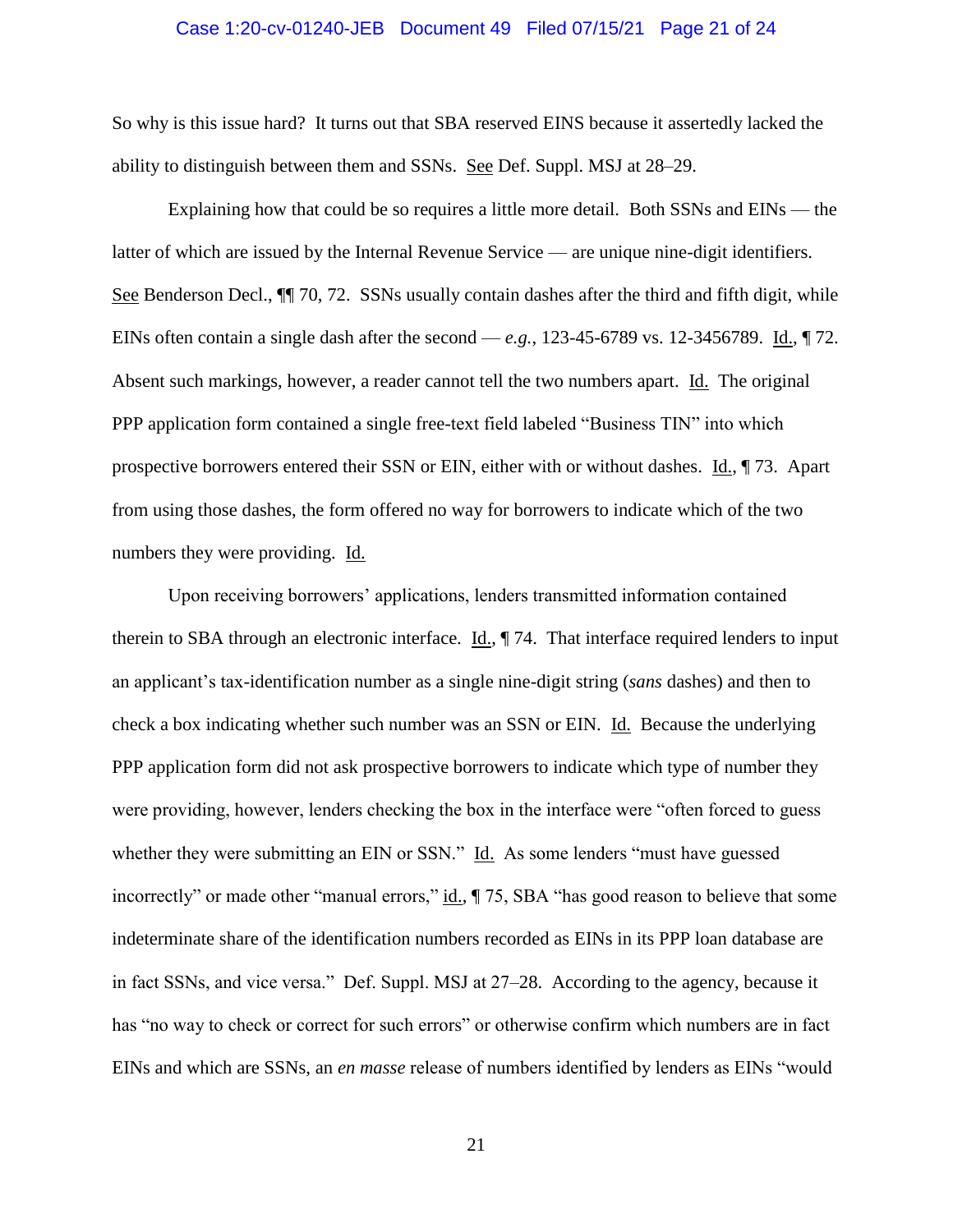# Case 1:20-cv-01240-JEB Document 49 Filed 07/15/21 Page 22 of 24

almost certainly result in an erroneous release of numerous social security numbers." Benderson Decl.,  $\P$  75, 77; see also id.,  $\P$  77 (stating that "there is no means of segregating the [EINs] without great risk of releasing SSNs"). It thus elected to withhold the entire data field — EINs and SSNs alike — even though only the latter fell under a FOIA exemption. Id., ¶ 77; see also Def. Suppl. MSJ at 28–29.

FOIA requires that "[a]ny reasonably segregable portion of a record shall be provided to any person requesting such record after deletion of the portions which are exempt." 5 U.S.C. § 552(b). While the Government is "entitled to a presumption that [it] complied with the obligation to disclose reasonably segregable material," Hodge v. FBI, 703 F.3d 575, 582 (D.C. Cir. 2013) (citation omitted), such presumption of compliance does not obviate its obligation to carry its evidentiary burden and fully explain its decisions on segregability. See Mead Data Cent., Inc. v. U.S. Dep't of Air Force, 566 F.2d 242, 261–62 (D.C. Cir. 1977). To do so, the agency must provide "a 'detailed justification' and not just 'conclusory statements' to demonstrate that all reasonably segregable information has been released." Valfells v. CIA, 717 F. Supp. 2d 110, 120 (D.D.C. 2010) (quoting Mead Data, 566 F.2d at 261); see also Elec. Privacy Info Ctr. v. U.S. Dep't of Homeland Sec., 926 F. Supp. 2d 311, 315 (D.D.C. 2013) ("To justify withholding a document in full, an agency must show with 'reasonable specificity' why the document cannot be further segregated . . . or why the document is not reasonably segregable.") (quoting Johnson v. Exec. Off. for U.S. Att'ys, 310 F.3d 771, 776 (D.C. Cir. 2002)).

SBA's present submissions are insufficient to sustain its segregability decision for a simple reason: the agency has not explained why it cannot reasonably segregate EINs from SSNs. All the Government offers on that score is the conclusory assertion that it has "no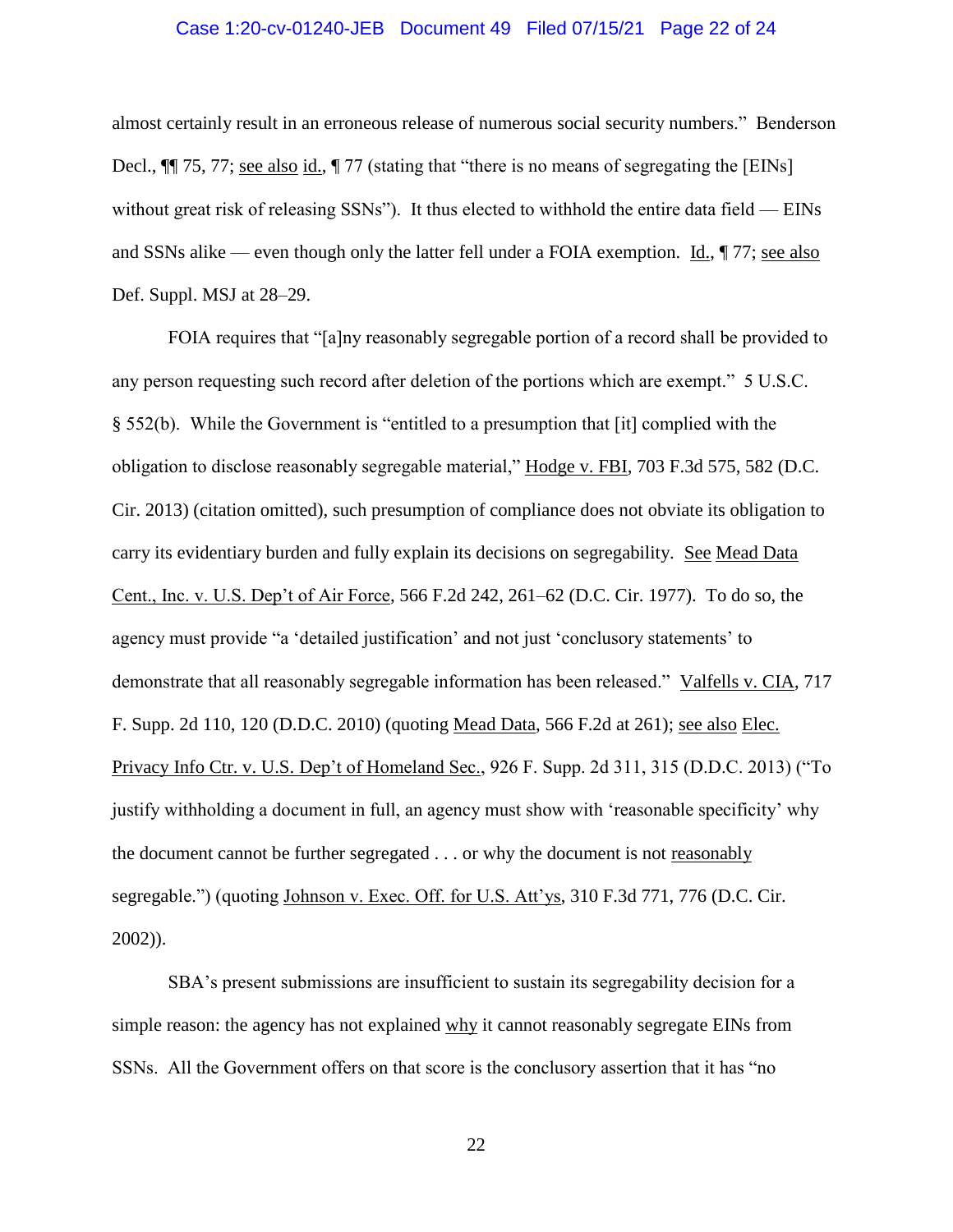# Case 1:20-cv-01240-JEB Document 49 Filed 07/15/21 Page 23 of 24

technical way to check or correct for" any SSNs that were incorrectly labeled as EINs. See Def. Suppl. MSJ at 28; see also Def. Suppl. Reply & Opp. at 19. Plaintiffs, however, have an idea: seek assistance from the Social Security Administration to identify SSNs and from the IRS to identify EINs. See Pl. Suppl. Cross-Mot. & Opp. at 21. Perhaps those agencies, Plaintiffs submit — each of which is responsible for the respective numbers at issue — could themselves efficiently segregate the electronic data with the stroke of a few keys. The Government never explains why it did not pursue this method or declined even to consult with those agencies.

In light of that plausible unaddressed possibility and SBA's thin submissions as to its own inability to distinguish between the numbers, the Court concludes that the Government has not discharged its "obligation to carry its evidentiary burden and fully explain its decisions on segregability." Am. Immigr. Council v. U.S. Dep't of Homeland Sec., 950 F. Supp. 2d 221, 248 (D.D.C. 2013). The agency, in other words, has not demonstrated with "reasonable specificity," Johnson, 310 F.3d at 776 (citation omitted), why non-exempt EINs are "inextricably intertwined" with exempt SSNs. Mead Data, 566 F.2d at 260. To be clear, the Court does not here order the Government to actually carry out Plaintiffs' proposed strategy. Perhaps the SSA and IRS face the same barriers as does SBA. Or perhaps any disentangling will be excessively burdensome or time consuming in a dataset as large as the present so as to render the suggested tack "[un]reasonabl[e]." 5 U.S.C. § 552(b). At a minimum, however, SBA must "explain why the possibility of [this] method of segregability is unavailable if it is to claim the protection of the exemption," Evans v. Fed. Bureau of Prisons, 951 F.3d 578, 587 (D.C. Cir. 2020) (emphasis added) — or at least bolster its (presently unsupported) contention that information is not "reasonably" segregable when it "cannot be segregated by any technical means available to the agency that holds the record." Def. Suppl. Reply & Opp. at 20; cf. Mead Data, 566 F.2d at 261